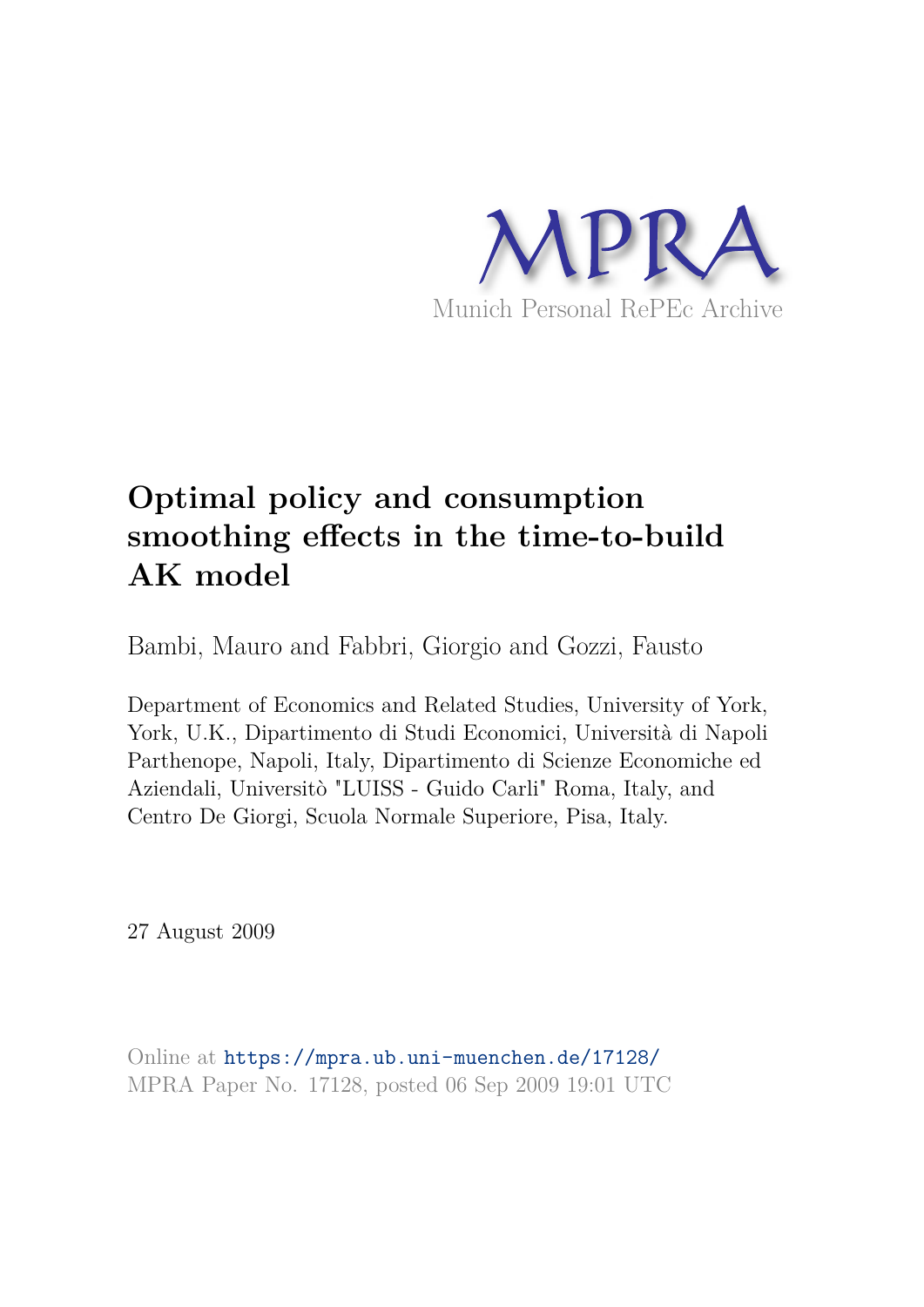## Optimal policy and consumption smoothing effects in the time-to-build AK model.

M. Bambi<sup>\*</sup>, G. Fabbri<sup>†</sup> and F. Gozzi<sup>‡</sup>

September 6, 2009

#### Abstract

In this paper the dynamic programming approach is exploited in order to identify the closed loop policy function, and the consumption smoothing mechanisms in an endogenous growth model with time to build, linear technology and irreversibility constraint in investment. Moreover the link among the time to build parameter, the maximum capital reproduction rate, and the magnitude of the smoothing effect is deeply investigated and compared with what happens in a vintage capital model characterized by the same technology and utility function. Finally we have analyzed the effect of time to build on the speed of convergence of the main aggregate variables.

Key words: Time-to-build, AK model, Dynamic programming, optimal strategies, closed loop policy.

Journal of Economic Literature: E22, E32, O40. AMS classification (2000): 49L20, 49K25, 34K35.

## **Contents**

|  | 1 Introduction                                                                          |                        |
|--|-----------------------------------------------------------------------------------------|------------------------|
|  | 2 The model and its main features                                                       | $\boldsymbol{\Lambda}$ |
|  | 2.1 Basic setup $\ldots \ldots \ldots \ldots \ldots \ldots \ldots \ldots \ldots \ldots$ |                        |
|  |                                                                                         |                        |
|  | 2.3 The equation for the maximal growth of capital $\dots \dots \dots$ 5                |                        |
|  |                                                                                         |                        |

<sup>∗</sup>Department of Economics and Related Studies, University of York, York, U.K., email: mb607@york.ac.uk

‡Dipartimento di Scienze Economiche ed Aziendali, Università LUISS - Guido Carli Roma, Italy, and Centro De Giorgi, Scuola Normale Superiore, Pisa, Italy; e-mail: fgozzi@luiss.it

<sup>†</sup>Università di Napoli Parthenope and School of Mathematics and Statistics, UNSW, Sydney e-mail: gieffe79@gmail.com. G.Fabbri was supported by the ARC Discovery project DP0558539.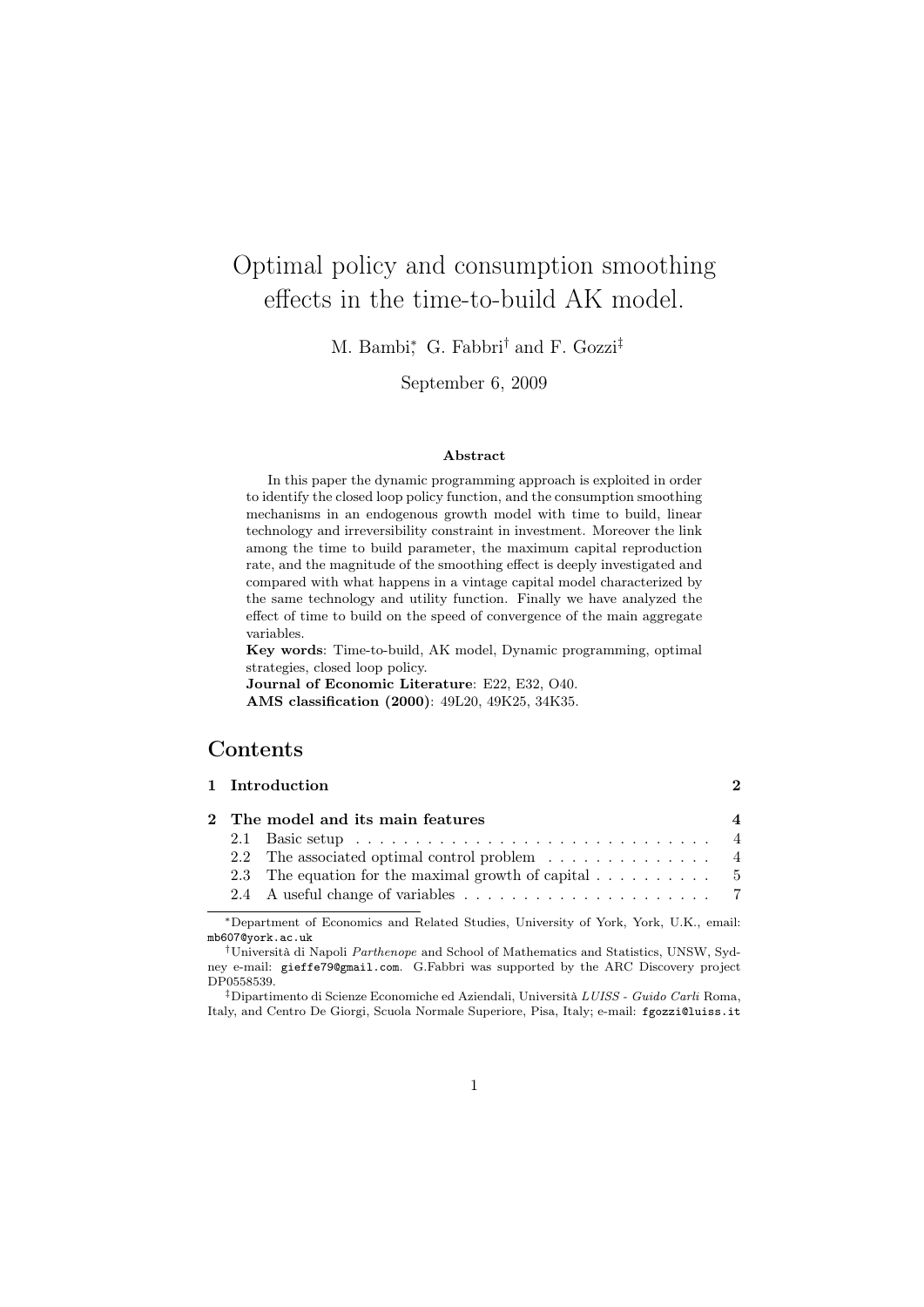| 3 | Solution through the infinite dimensional approach                                                    | 8   |
|---|-------------------------------------------------------------------------------------------------------|-----|
|   | 3.1                                                                                                   | -9  |
|   | The HJB equation and its explicit solution $\ldots \ldots \ldots \ldots$<br>3.2                       | 11  |
|   | Closed Loop Policy in infinite dimensions $\ldots \ldots \ldots \ldots 14$<br>3.3                     |     |
|   | Explicit form of the value function, of the closed loop policy<br>and properties of the optimal paths | 16  |
|   | 5 Economic implications of the model                                                                  | 19  |
|   | Disentangling the consumption smoothing effect $\dots \dots \dots$<br>5.1                             | -19 |
|   |                                                                                                       |     |
|   | $5.2^{\circ}$                                                                                         |     |
|   | Speed of convergence to the balanced growth path $\ldots \ldots$ 21<br>5.3                            |     |

## 1 Introduction

Since the seminal contribution of Kalecki [14] very few authors have investigated the implications of time-to-build in continuous time growth models. To the best of our knowledge, El Hodiri et al. [12] were the first to introduce gestation lags in production in an optimal control framework. In a similar setting, Rustichini [18] provided some key theoretical results on the rising of deterministic (Hopf) cycles while Asea and Zak [1] and Bambi [3] applied these results in an exogenous and endogenous growth model, respectively. The main reason for these few contributions in growth theory is that the dimensionality of the problem switches from finite to infinite as soon as capital takes time to become productive; then unusual techniques as complex analysis, functional analysis, and nonstandard optimal control theory, become necessary to handle this kind of models.<sup>1</sup> The methodological approach used in the previously cited contributions consists in applying a modified version of the Maximum Principle (see Kolmanovsky and Mishkis [15]) and then an *open loop control* to determine the optimal trajectory for the aggregate economic variables and the possibility of (Hopf) cycles. However the impossibility to identify explicitly the closed loop policy (CLP) function, is the main limitation of this approach since it prevents a deep understanding of the economic implications of these models.

In this paper we want to move further and investigate not only the balanced growth path properties and the transitional dynamics (Asea and Zak [1], and Bambi [3]) but also the consumption smoothing mechanisms and the relation among delays in production, maximum level of reproduction of capital, and the magnitude of the smoothing effect, characterizing an endogenous growth model with time to build and linear technology. Dealing with these "new" questions

<sup>&</sup>lt;sup>1</sup>A completely different picture for discrete time models. There, the dimensionality of the problem remains always finite independently by the presence of time to build, Bambi and Gori [4]. This is probably the reason why the RBC and neo-keynesian literature is richer of contributions and time-to-build is often used to increase the explanatory power of the models (see for example Kydland and Prescott [16], or more recently Edge [11]).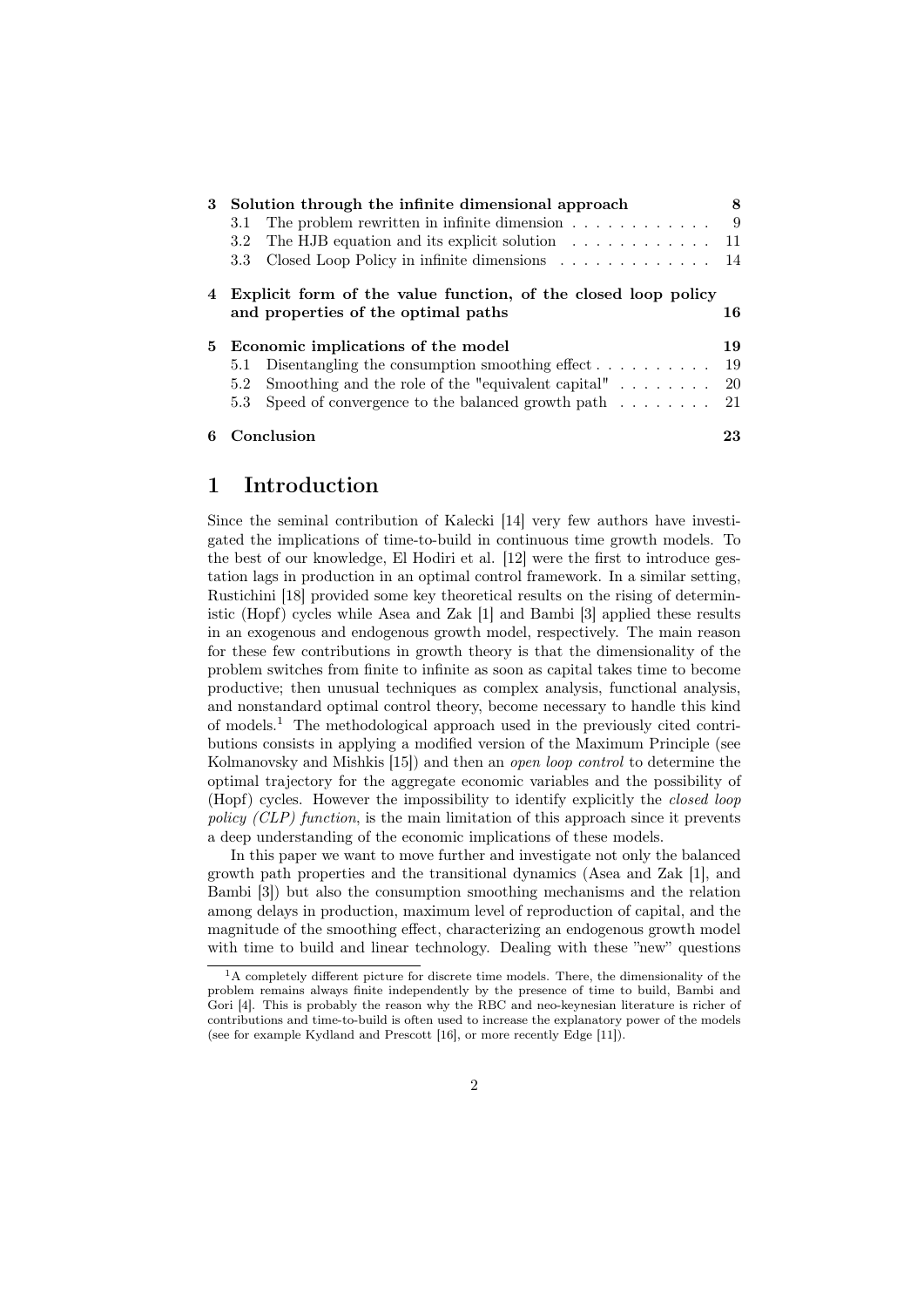means to find the explicit formula of the CLP function between consumption and capital which cannot be anymore a linear function of the present value of capital as in the standard AK model (Barro Sala-i-Martin [2], page 208) because the presence of damping oscillations in capital, induced by the delay in production, would trigger the same dynamics on consumption.

The most natural way to identify this function is through the method of Dynamic Programming as soon as its associated Hamilton-Jacobi-Bellman equation (HJB) can be solved explicitly. The counterpart of this method is that, in the case of time-to-build, the HJB equation is a Partial Differential Equation in infinite dimension which does not admit explicit solutions unless specific assumptions on the production and utility function are introduced.

Luckily the specific structure of our problem (linear production function and homogeneity of the utility function) let us to develop an ad hoc approach in order to calculate explicitly the HJB equation and then the CLP function which, as explained before, will be the key element in unfolding the consumption smoothing mechanism at work in a time to build model. Once identified, the CLP function will unveil the following smoothing effect: the perfect foresight agents know that a share of their past investments are installed but not yet productive machines which will be fully operative as soon as the time to build period is expired. When this happens the new machines, whose value depends on the maximal level of reproduction of capital as explained in Section 5, become productive and a share of the new output can be consumed. Knowing that the rational agents anticipate today part of their future consumption, smoothing in this way the oscillations transmitted by present capital to present consumption.

Moreover a comparison with a vintage capital model characterized by the same linear technology and utility function, is also proposed.<sup>2</sup> The CLP function for this case was identified for the first time by Fabbri and Gozzi [13], using a DP approach which presents several nontrivial differences with respect to that one proposed here as clearly discussed at the beginning of Section 3. What will emerge from this comparison is a completely different nature of the consumption smoothing mechanism in the two frameworks. In fact, there is no anticipation of future consumption in a vintage capital setup but the smoothing effect is entirely due to the replacement activity of the old machines which prevents the economy (and then consumption) to shrink over time.

Finally, several considerations are also proposed on the speed of convergence of the optimal path and on the efficiency of the DP approach and the Maximum Principle concerning the balanced growth path and the transitional dynamics parameters restrictions.

The paper is organized as follows. In Section 2, the model setup is introduced and its main features presented. Section 3 explains how the problem can be rewritten in infinite dimension and how to handle it with the Hamilton-Jacobi-Bellman equation in order to find a solution of the problem. The closed loop policy function and the properties of the optimal paths are derived and described

<sup>2</sup>Following the seminal contribution of Benhabib and Rustichini [5], Boucekkine at al. [8] were the first to deal with an AK vintage capital model through the Maximum Principle.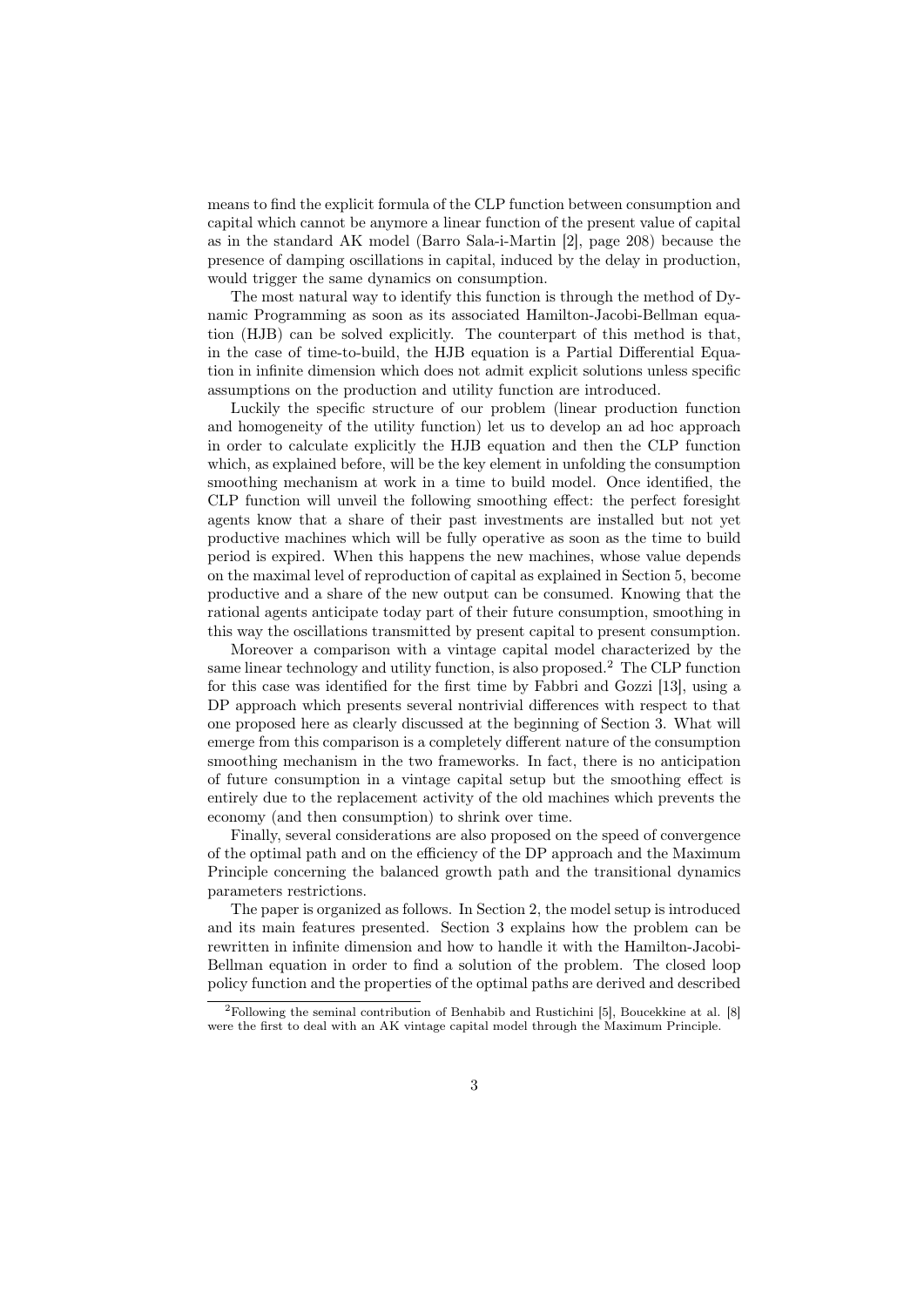in Section 4. The next section, 5, explains in details the economic implications of the results developed with a particular attention to the consumption smoothing effects. A comparison with vintage capital models and some considerations on the speed of convergence are also investigated in this section. Finally Section 6 concludes. The Appendix contains all the proofs.

## 2 The model and its main features

#### 2.1 Basic setup

We model time-to-build in the simplest possible way by assuming, as suggested by Kalecki [14], that capital goods produced at time t become operative at time  $t + d$ , the time-to-build delay d being strictly positive.<sup>3</sup> This assumption is appended to an AK endogenous growth model with an irreversibility constraint on investment. The social planner problem can be considered since no distortions are present:

$$
\max \int_0^\infty \frac{c(t)^{1-\sigma}-1}{1-\sigma} e^{-\rho t} dt
$$

subject to

$$
\dot{k}(t) = \tilde{A}k(t-d) - c(t) \qquad \forall t \ge 0 \tag{1}
$$

$$
\dot{k}(t) \geq \delta k(t-d), \qquad k(t) \geq 0, \ c(t) \geq 0, \quad \forall t \geq 0 \tag{2}
$$

$$
k(t) = k_0(t), \qquad k_0(t) \ge 0, \ k_0(t) \ne 0 \quad \forall t \in [-d, 0]
$$
 (3)

All the variables are per capita. The parameter  $\tilde{A} = (A - \delta) > 0$  depends on the productivity level A, and the usual capital depreciation rate  $\delta \geq 0.4$  As usual  $\rho > 0$  indicates the intertemporal preference discount factor, while  $\sigma > 0$ with  $\sigma \neq 1$  is the inverse of the elasticity of substitution. The first inequality in relation (2) is the irreversible investment constraint. Irreversibility means that once installed, capital has no value unless used in production. Finally, relation (3) is the relevant history of capital in the interval  $[-d, 0]$ .

#### 2.2 The associated optimal control problem

In this subsection we rephrase the model presented above as an optimal control problem of a differential delay equation. Given any initial datum  $k_0(\cdot) \in C([-d, 0]; \mathbb{R}^+)$  and any control strategy  $c(\cdot) \in L^1_{loc}([0, +\infty); \mathbb{R})$ , where  $L_{loc}^1([0,+\infty);\mathbb{R})$  is the set of all functions from  $[0,+\infty)$  to  $\mathbb R$  that are Lebesgue measurable and integrable on all bounded intervals, we call  $k_{k_0(\cdot),c(\cdot)}(\cdot)$  the unique related capital trajectory, that is the unique (see [7] Theorem 4.1 page

<sup>&</sup>lt;sup>3</sup>Kalecki refers to the parameter d as "*qestation period*" of any investment. This period starts with the investment orders and ends with the deliveries of finished industrial equipments.

<sup>4</sup>Differently from Bambi [3], the dynamic programming approach proposed here let us to completely characterize the dynamics of the economy without any further assumption on capital depreciation.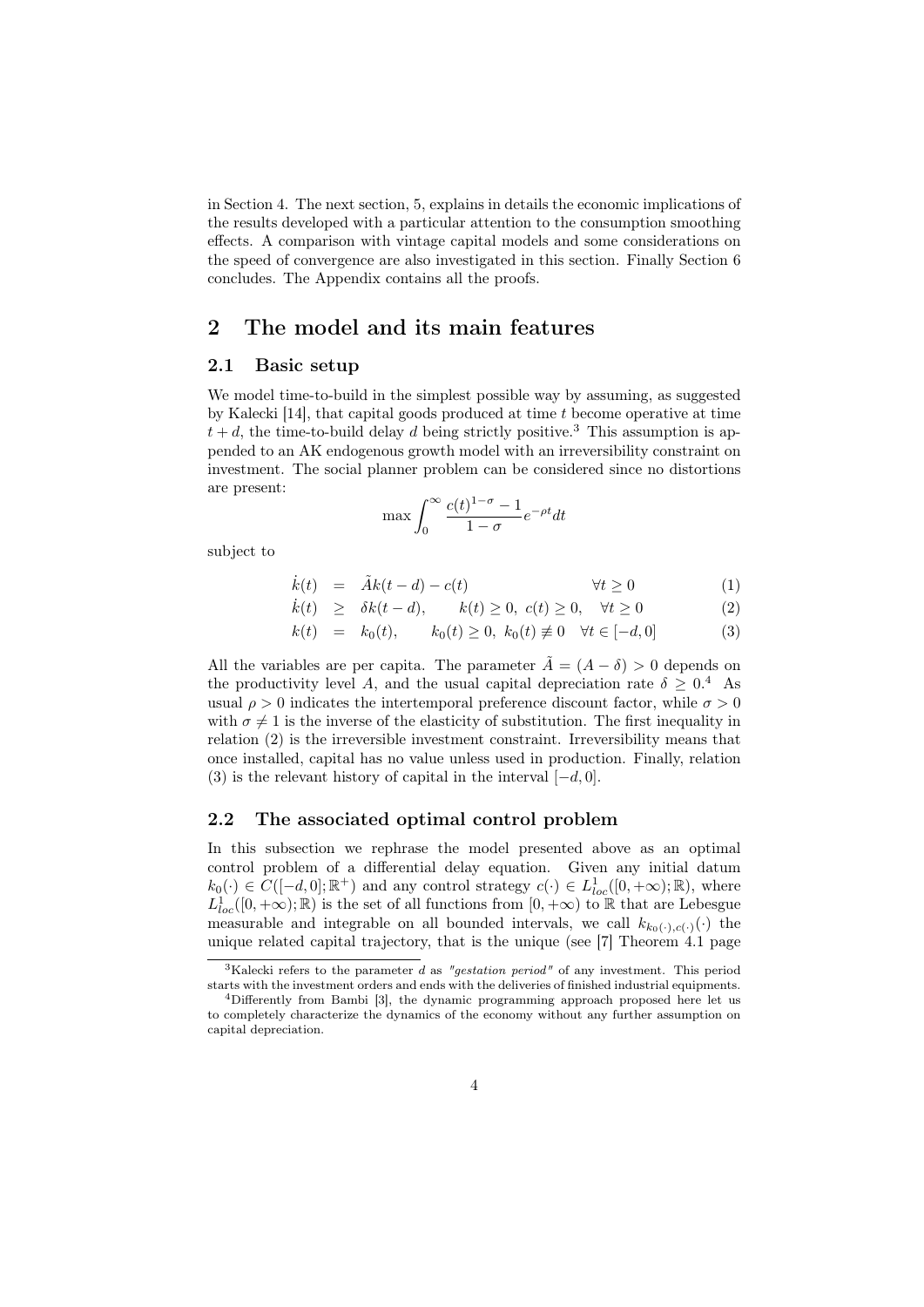222) absolutely continuous solution of (1). Moreover, given any initial datum  $k_0(\cdot) \in C([-d, 0]; \mathbb{R}^+), c(\cdot)$  is an admissible consumption strategy for such initial datum if

$$
c(\cdot) \in \mathcal{A}(k_0(\cdot)) := \left\{ c \in L^1_{loc}([0, +\infty); \mathbb{R}) \; : \\ c(t) \ge 0 \text{ and } Ak_{k_0(\cdot), c(\cdot)}(t - d) - c(t) \ge 0 \text{ for all } t \ge 0 \right\}. \tag{4}
$$

The functional to maximize is (dropping the constant  $-(1 - \sigma)^{-1}$  which does not change the optimal strategies)

$$
J(k_0(\cdot), c(\cdot)) := \int_0^\infty e^{-\rho t} \frac{c(t)^{1-\sigma}}{1-\sigma} dt.
$$
 (5)

The value function of the problem is defined as

$$
V(k_0(\cdot)) := \sup_{c(\cdot) \in \mathcal{A}(k_0(\cdot))} J(k_0(\cdot), c(\cdot))
$$
\n(6)

with the agreement that  $V(k_0(\cdot)) = -\infty$  if  $\mathcal{A}(k_0(\cdot)) = \emptyset$  or if J is always  $-\infty$ .

#### 2.3 The equation for the maximal growth of capital

When we set consumption equal to 0 we obtain the equation describing the maximal growth path of capital,  $k^M(\cdot)$ , which is indeed described by the homogeneous part of the capital accumulation equation (1):

$$
\begin{cases}\nk^M(t) = \tilde{A}k^M(t - d) \\
k^M(s) = k_0^M(s) \quad \text{for all } s \in [-d, 0].\n\end{cases}
$$
\n(7)

In this subsection we study the properties of this equation, which will be crucial to fully characterize the solution of our problem. Observe first that this equation has a unique continuous solution. The characteristic equation of (7) is the transcendental equation

$$
z = \tilde{A}e^{-zd}.\tag{8}
$$

whose spectrum of roots is described in the next proposition.

Proposition 2.1. Concerning the roots of the characteristic equation (8) we have the following.

(a) There is only one real root  $\xi$  of  $(8)$ . This root is simple and satisfies<sup>5</sup>

$$
0 < \xi_0 := \tilde{A} \frac{e^{-\tilde{A}d} (\tilde{A}d + 1)}{1 + \tilde{A}de^{-\tilde{A}d}} < \xi < \tilde{A}.\tag{9}
$$

(b) The characteristic equation (8) has only simple roots.

<sup>&</sup>lt;sup>5</sup>In the degenerate case  $d = 0$  we have  $\xi = \tilde{A}$  which is exactly the maximal growth rate of capital in the standard model.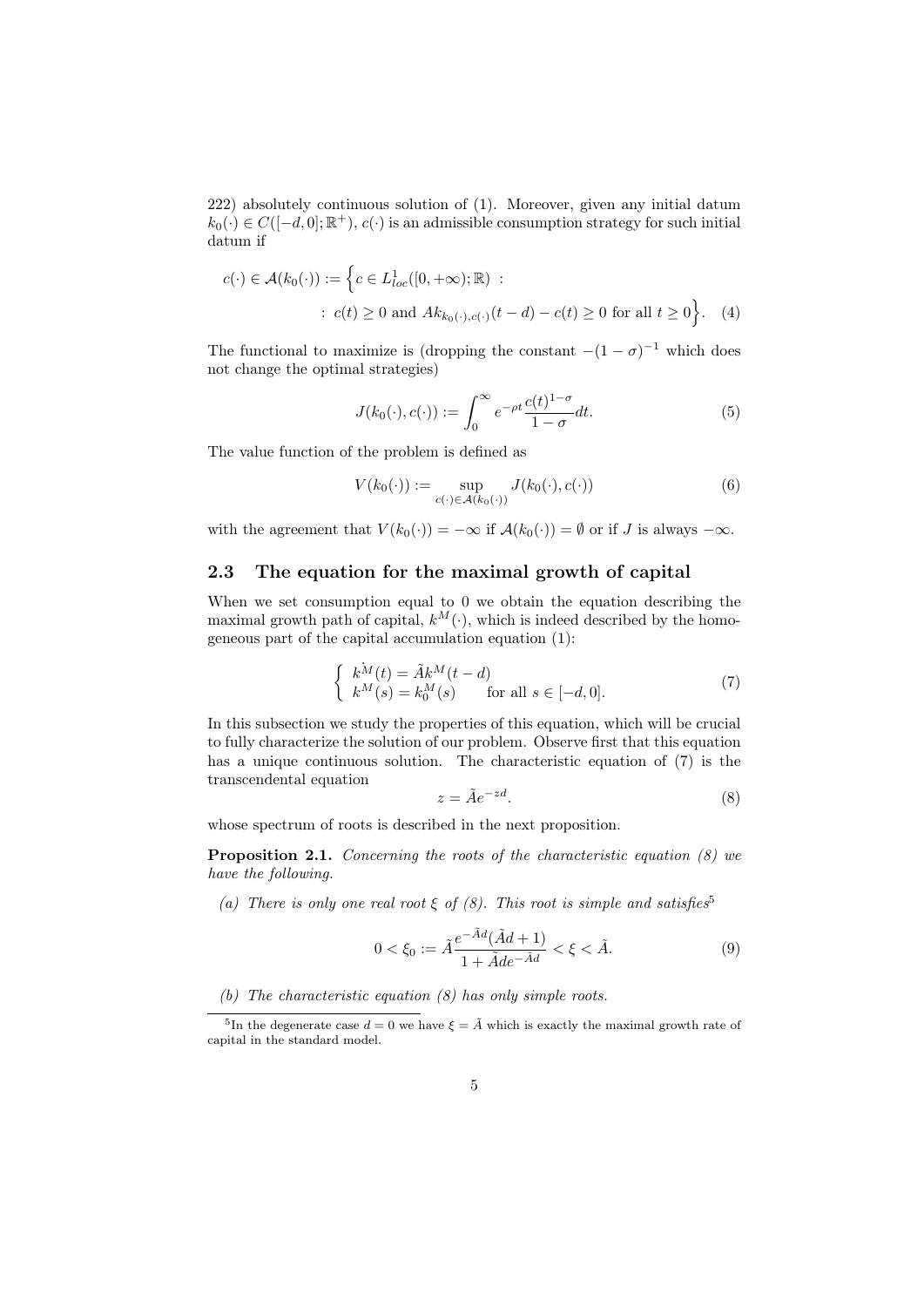- (c) There are two real sequences  $\{\mu_k, k = 1, 2, ...\}$  and  $\{\nu_k, k = 1, 2, ...\}$ such that all the complex and nonreal roots of (8) are given by  $\{\lambda_k^+ =$  $\mu_k + i\nu_k, \ k = 1, 2, ...\}$  and  $\{\lambda_k^- = \mu_k - i\nu_k, \ k = 1, 2, ...\}.$
- (d) For each k we have  $d \cdot \nu_k \in ((2k-1)\pi, 2k\pi)$ .
- (e) The real sequence  $\{\mu_k, k = 1, 2, ...\}$ , is strictly decreasing to  $-\infty$ . We have  $\mu_1 = 0$  iff  $\nu_1 = \tilde{A}d = \frac{3\pi}{2}$ . Finally

$$
\mu_1 < 0 \Longleftrightarrow \tilde{A}d < \frac{3\pi}{2},\tag{10}
$$

$$
\nu_1 < \frac{3\pi}{2} \Longleftrightarrow \tilde{A}d < \frac{3\pi}{2}.\tag{11}
$$

Note that in the paper [3] the main results on the optimal equilibrium path and its characteristics are based on the assumption  $\tilde{A}d < \frac{3\pi}{2}$ . Here we extend the results without imposing such constraint on the delay parameter. See the proof of Proposition 4.6.

In the next proposition, we also prove how the first two characteristic roots of (8) depend on the main parameters of the economy. This information will be useful later when the global speed of convergence will be studied.

**Proposition 2.2.** The roots  $\xi$  and  $\mu_1 + i\nu_1$  of (8) satisfy the following.

(a) 
$$
\frac{\partial \xi}{\partial \tilde{A}} = \frac{1}{\tilde{A}d} \cdot \frac{\xi d}{1 + \xi d} > 0
$$
,  $\frac{\partial \xi}{\partial d} = -\frac{1}{d^2} \cdot \frac{(\xi d)^2}{1 + \xi d} < 0$ ,  
\n(b)  $\frac{\partial \mu_1}{\partial \tilde{A}} = \frac{1}{\tilde{A}d} \cdot \frac{\mu_1 d + (\mu_1 d)^2 + (\nu_1 d)^2}{(1 + \mu_1 d)^2 + (\nu_1 d)^2} > 0$ ,  $\frac{\partial \mu_1}{\partial d} = \frac{1}{d^2} \left[ -\mu_1 d + \frac{\mu_1 d + (\mu_1 d)^2 + (\nu_1 d)^2}{(1 + \mu_1 d)^2 + (\nu_1 d)^2} \right]$ ,  
\n $\frac{\partial \nu_1}{\partial \tilde{A}} = \frac{1}{\tilde{A}d} \cdot \frac{\nu_1 d}{(1 + \mu_1 d)^2 + (\nu_1 d)^2} > 0$ ,  $\frac{\partial \nu_1}{\partial d} = \frac{1}{d^2} \left[ -\nu_1 d + \frac{\nu_1 d}{(1 + \mu_1 d)^2 + (\nu_1 d)^2} \right] < 0$ ,

Now we use the above Proposition 2.1 to derive a condition on the parameters that guarantees the finiteness of the value function.

Proposition 2.3. We have the following facts:

- (i) For all  $c(\cdot) \in L^1_{loc}([0,+\infty);\mathbb{R})$  with  $c(\cdot) \geq 0$  we have that  $k_{k_0(\cdot),c(\cdot)}(t) \leq$  $k^M(t)$  for all  $t \geq 0$ .
- (ii) For all  $\varepsilon > 0$  we have that

$$
\lim_{t\to+\infty}\frac{k^M(t)}{e^{t(\xi+\varepsilon)}}=0
$$

Proposition 2.4. Suppose that

$$
\rho > \xi(1 - \sigma). \tag{12}
$$

then  $-\infty < V(k_0(\cdot)) < +\infty$  for all  $k_0(\cdot) \in C([-d, 0]; \mathbb{R}^+).$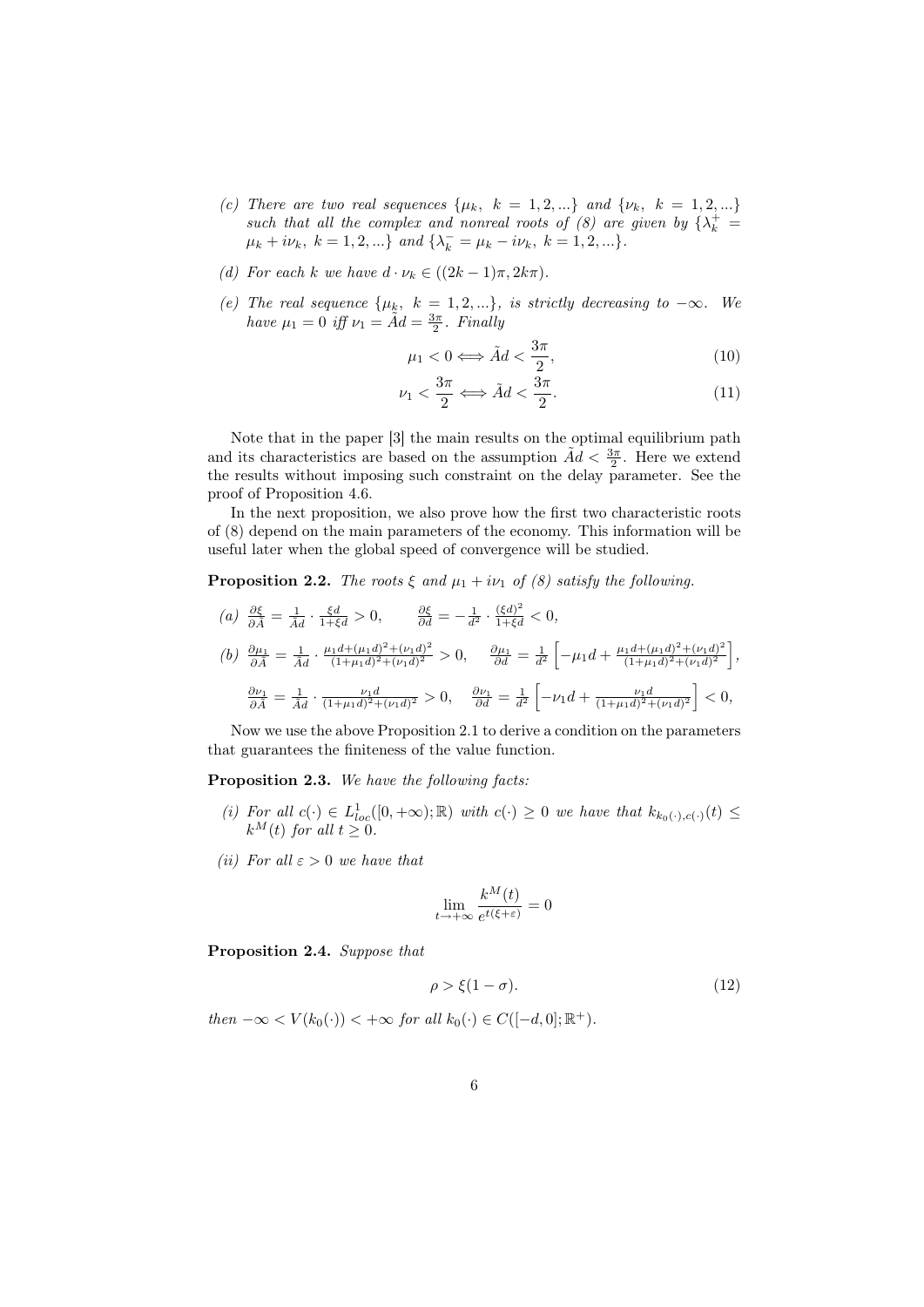#### 2.4 A useful change of variables

Here we introduce a suitable change of variables that will allow us to treat more efficiently the problem. Before proceeding we need to ask a bit more on the initial datum  $k_0(\cdot)$ , namely we assume that  $k_0(\cdot) \in H^1([-d,0];\mathbb{R}^+)^6$ . We also assume that  $c(\cdot) \in L^2_{loc}([0,+\infty);\mathbb{R})$ , this is not a strong assumption since such set contains the optimal strategies of our problem<sup>7</sup>. Chosen  $k_0 \in$  $H^1([-d, 0]; \mathbb{R}^+)$  and  $c(\cdot) \in L^2_{loc}([0, +\infty); \mathbb{R})$ , the equation (1) admits a unique continuous solution and such a solution belongs to  $H_{loc}^1([-d, +\infty); \mathbb{R})$  as proved in [7] page 287<sup>8</sup> .

As usual we denote by  $y(t)$ ,  $i(t)$ ,  $j(t) = \dot{k}(t)$  respectively the output, the gross investment, the net investment at time  $t$ . Rewriting the optimal control problem in term of output,  $y(t) = \tilde{A}k(t - d)$  (for  $t \ge 0$ ) and adjusted net investment,  $u(t) = \frac{A}{\tilde{A}} k(t)$  (for  $t \ge -d$ ), is convenient from a mathematical point of view. The level of consumption can be rewritten in term of  $y(t)$  and  $u(t)$  by multiplying both sides of the capital accumulation equation by  $\frac{A}{\overline{A}}$  and applying the definition of output and adjusted net investment:

$$
\frac{A}{\tilde{A}}c(t) = y(t) - u(t).
$$
\n(13)

Moreover taking into account the resource constraint of the economy  $y(t)$  =  $i(t) + c(t)$  it follows immediately that  $u(t) \in [j(t), i(t)]$  or, in term of  $y(t)$ ,

$$
u(t) \in \left[ \left( 1 - \frac{A}{\tilde{A}} \right) y(t), y(t) \right] \tag{14}
$$

Then, maximizing the functional (5) is equivalent to maximize

$$
\overline{J}(k_0(\cdot), c(\cdot)) := \int_0^\infty e^{-\rho t} \frac{\left(\frac{A}{\tilde{A}}c(t)\right)^{1-\sigma}}{1-\sigma} ds = \int_0^\infty e^{-\rho t} \frac{\left(y(t) - u(t)\right)^{1-\sigma}}{1-\sigma} ds \quad (15)
$$

subject to the state equation

$$
\begin{cases}\n\dot{y}(t) = \tilde{A}u(t-d) & t \ge 0 \\
u(s) = u_0(s) \left( = \frac{A}{\tilde{A}}\dot{k}(s) \right) & s \in [-d, 0) \\
y(0) = y_0 \left( = Ak(-d) \right)\n\end{cases}
$$
\n(16)

$$
\int_{-d}^{T} |f'(s)| \, \mathrm{d} s < +\infty.
$$

 $^{6}H^{1}([-d, 0]; \mathbb{R}^{+})$  is the set of the absolutely continuous functions  $f: [-d, 0] \rightarrow \mathbb{R}^{+}$  such that  $\int_{-d}^{0} |f'(r)|^2 dr < +\infty$ .

 ${}^{7}L_{\text{loc}}^{2}([0,+\infty);\mathbb{R})$  is the set of all functions from  $[0,+\infty)$  to  $\mathbb R$  that are Lebesgue measurable and square integrable on all bounded intervals.

<sup>&</sup>lt;sup>8</sup>The space  $H_{loc}^{1}([-d, +\infty); \mathbb{R})$  is the set of all functions f from  $[-d, +\infty)$  to  $\mathbb R$  that are absolutely continuous and such that, for every  $T > -d$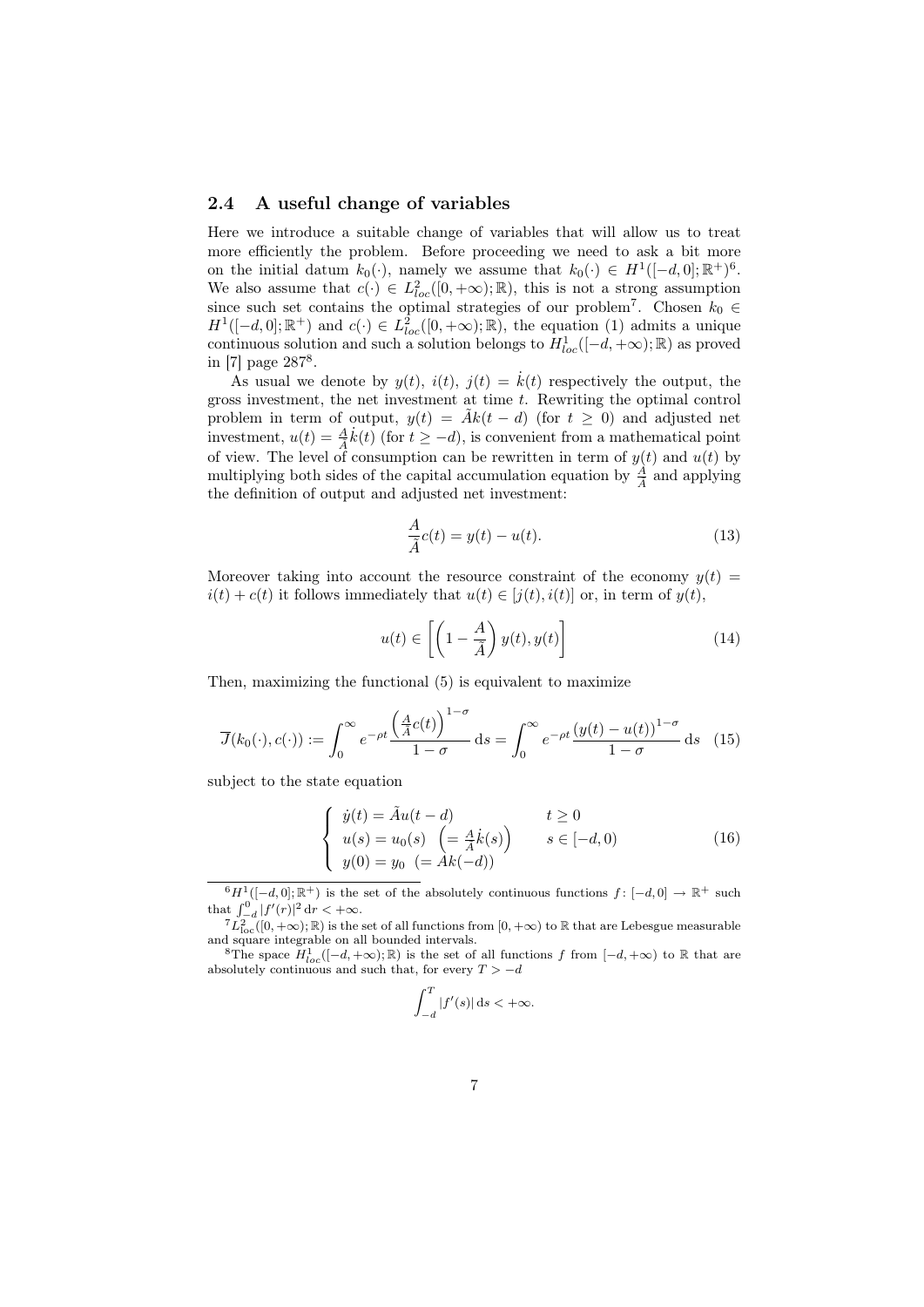and the constraints (14). Observe that the state equation (16) is obtained by time differentiating the production function and applying the definition of adjusted net investment. Observe also that in (16) the initial datum is now a couple  $(y_0, u_0)$  where  $y_0 \in \mathbb{R}$  (indeed in  $\mathbb{R}^+$  as  $k(-d) \geq 0$ ) and  $u_0 \in L^2([-d, 0); \mathbb{R})$  while the control strategy is the function  $u(\cdot) \in L^2_{loc}([0,+\infty);\mathbb{R})$ .

Given any initial data  $y_0 \in \mathbb{R}$  and  $u_0 \in L^2([-d,0);\mathbb{R})$ , and any control strategy  $u(\cdot) \in L^2_{loc}([0,+\infty);\mathbb{R})$  we call  $y_{(y_0,u_0(\cdot)),u(\cdot)}(\cdot)$  the unique related output trajectory, that is the unique (see [7] Theorem 4.1 page 222) absolutely continuous solution of (16).

Remark 2.5. To apply the above change of variables we need to assume that  $k_0$  belongs  $H^1([-d, 0]; \mathbb{R}^+)$ . Indeed with a limiting procedure we could study also the case when  $k_0$  is only continuous and positive. Since this would not add useful information from the economic point of view we will always assume that  $k_0 \in H^1([-d, 0]; \mathbb{R}^+).$ 

## 3 Solution through the infinite dimensional approach

In this section we rewrite the optimal control problem  $(15)-(16)-(14)$  in a suitable infinite dimensional form and then we solve it with the Dynamic Programming approach. The study of the associated infinite dimensional problem is done following the basic steps of the Dynamic Programming approach as in [13]. We recall that our problem has three important differences with respect to the one of [13]

- the presence of delay in the state and not in the control (exactly the opposite of what happens in [13]);
- the presence of a state-control constraint with a delay (while in [13] there was no delay in the state-control constraint);
- the initial condition which is given as the historic path of capital (while in [13] it is the historic path of investments that also determines the present capital).

These three facts complicates the problem with respect to [13], especially for the key point: finding the closed loop policy function (also called optimal feedback). This means that the infinite dimensional study made in [13] cannot be repeated here.

We sketch the "road map" to solve the problem mentioning the points where the technical difficulties arise and where we cannot use the arguments of [13].

• (Section 3.1) First rewrite the problem in a suitable infinite dimensional space. The main point here is the choice of the state variable of the system (the so called structural state) in Definition 3.1 which is different from [13] and makes the associated infinite dimensional problem solvable.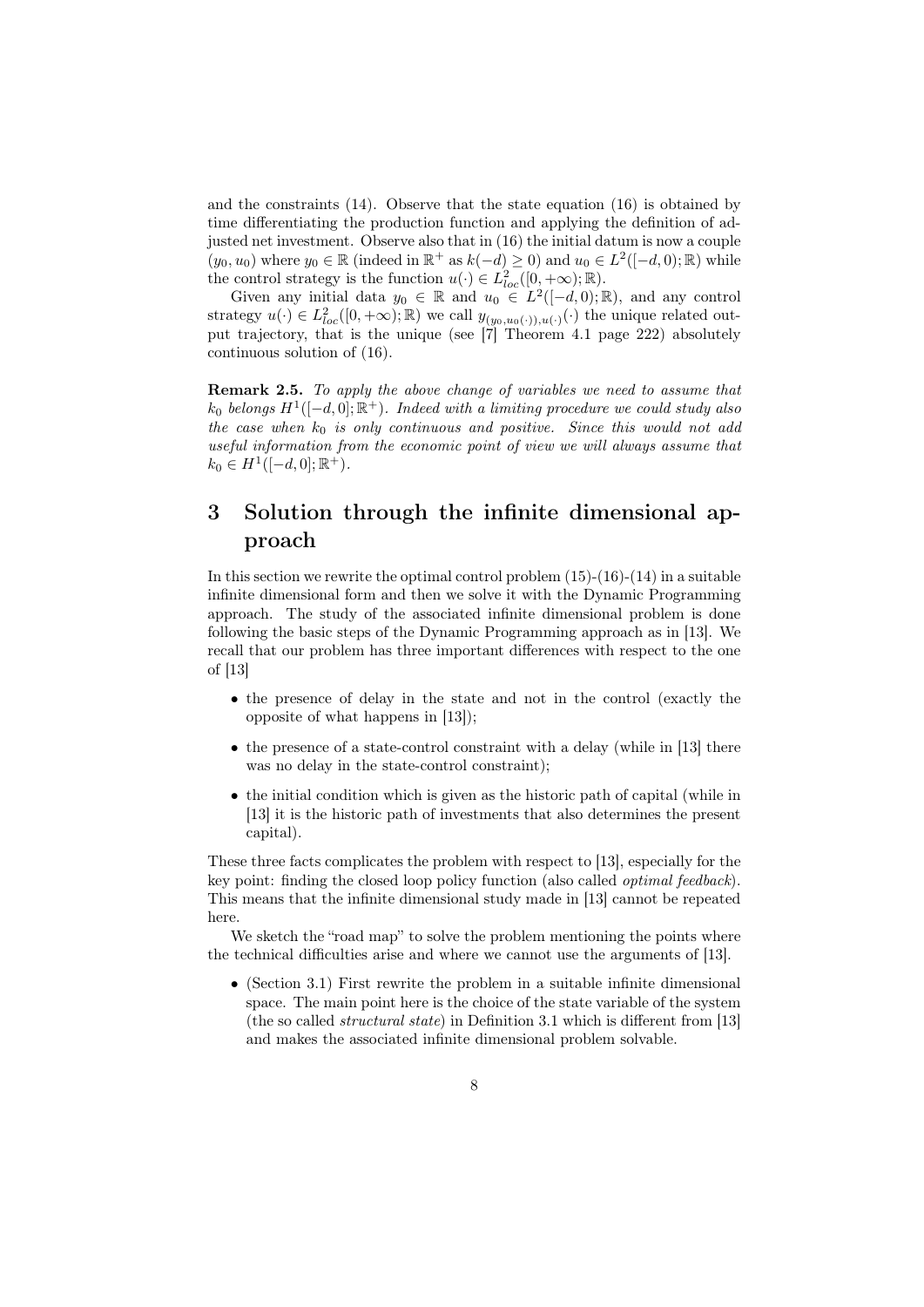- (Section 3.2) Write the associated HJB equation computing exactly the Hamiltonians, define the right concept of solution of it and find an explicit solution. To guess this explicit solution we proceed as in [13] taking the power  $1 - \sigma$  of a suitable linear function of the structural state. However the spaces where the function is defined are different from the case treated in [13] due to the different constraints of our problem.
- (Section 3.3) Prove that the explicit solution of the HJB found in Section 3.2 is indeed the value function and find the Closed Loop Policy (CLP) function in infinite dimension. The form of the candidate CLP is obvious from the form of the explicit solution. What is absolutely nontrivial is to prove that this candidate CLP gives optimal strategies. This task is much harder than in [13] and requires a different set of assumptions, see the discussion before Proposition 3.11.

Once this is done we only have to translate the results into the "finite dimensional" language. This will be done in Section 4.

#### 3.1 The problem rewritten in infinite dimension

There are various ways to write an infinite dimensional problem associated to  $(15)-(16)-(14)$ : as in [13] we choose the approach depicted in [19] as it is the one that fits better into our problem. We work then on the Hilbert space  $M^2 := \mathbb{R} \times L^2([-d, 0]; \mathbb{R})^9$ , the scalar product on  $M^2$  is defined as:

$$
\langle (x^0, x^1), (z^0, z^1) \rangle_{M^2} := x^0 z^0 + \langle x^1, z^1 \rangle_{L^2} = x^0 z^0 + \left( \int_{-d}^0 x^1(s) z^1(s) \, ds \right)
$$

for every  $(x^0, x^1), (z^0, z^1) \in M^2$ . We will avoid the subscript  $_{M^2}$  when it is not ambiguous. We define the unbounded operator  $G$  on  $M^2$ 

$$
\begin{cases}\nD(G) := \{ (\psi^0, \psi^1) \in M^2 : \psi^1 \in W^{1,2}([-d,0];\mathbb{R}), \ \psi^0 = \psi^1(0) \} \\
G: D(G) \to M^2 \\
G(\psi^0, \psi^1) := (0, \frac{d}{ds}\psi^1)\n\end{cases}
$$

**Definition 3.1.** Given the initial data  $y_0 \in \mathbb{R}$  and  $u_0 \in L^2([-d, 0]; \mathbb{R})$ , and the control strategy  $u(\cdot) \in L^2_{loc}([0,+\infty);\mathbb{R})$  we define the structural state of the system at time  $t \geq 0$  the couple<sup>10</sup>

$$
x_{(y_0, u_0(\cdot)), u(\cdot)}(t) = (x_{(y_0, u_0(\cdot)), u(\cdot)}^0(t), x_{(y_0, u_0(\cdot)), u(\cdot)}^1(t))
$$
  
 := 
$$
(y_{(y_0, u_0(\cdot)), u(\cdot)}(t), \gamma(t)[\cdot]) \in M^2
$$

<sup>&</sup>lt;sup>9</sup>We recall that for  $L^2$  spaces the extrema of the interval are not important so  $L^2([-d,0];\mathbb{R}) = L^2([-d,0);\mathbb{R})$ . Here we use the closed interval as it is more convenient to define the second element of the state on it.

<sup>&</sup>lt;sup>10</sup>Note that, for a fixed  $t \geq 0$ ,  $\gamma(t)$  is a function that belongs to  $L^2([-d, 0]; \mathbb{R})$ . We use the notation  $\gamma(t)[s]$  to mean its evaluation in the point  $s \in [-d, 0]$ .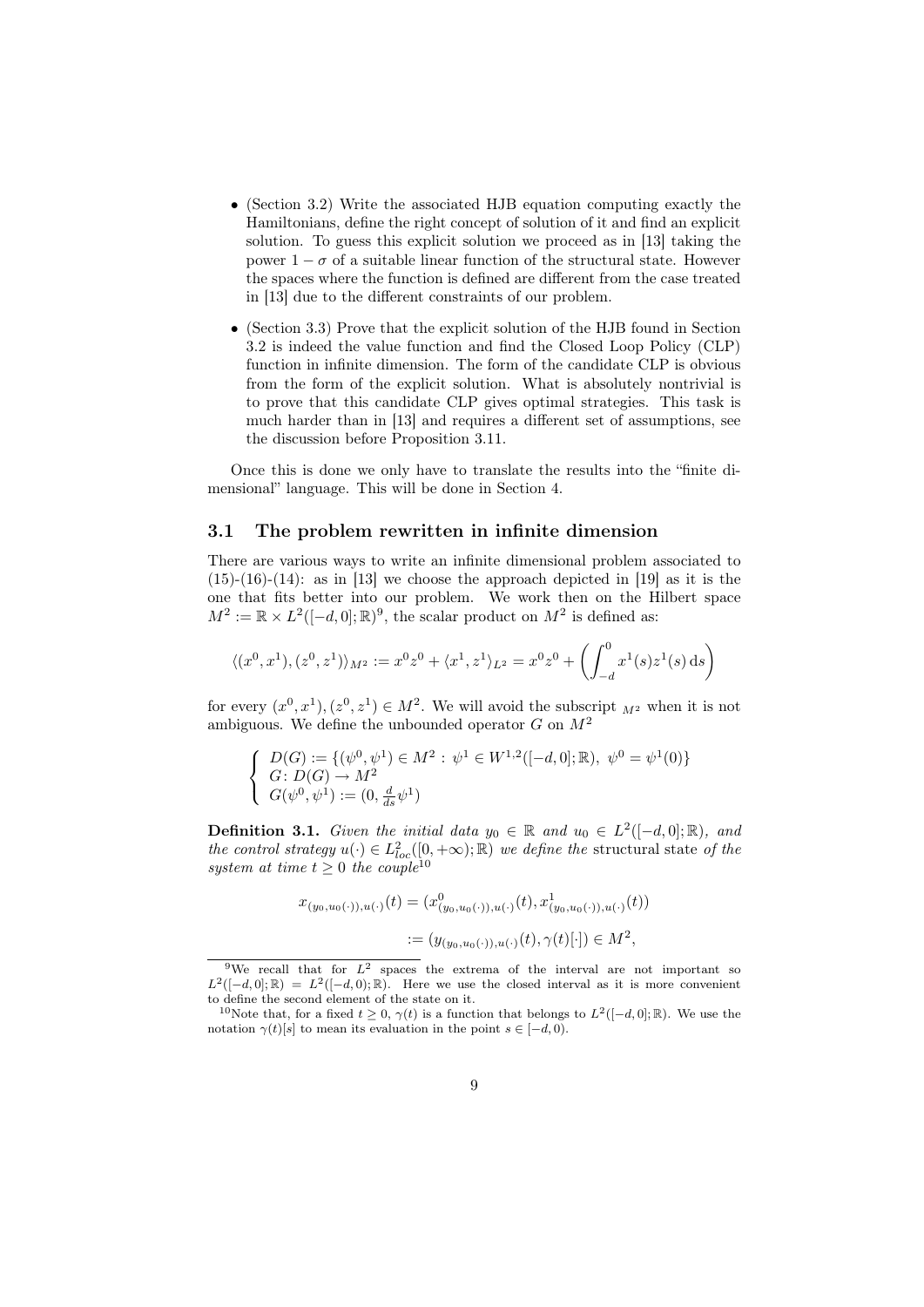where  $\gamma(t)[\cdot]$  is the element of  $L^2([-d,0];\mathbb{R})$  defined as:

$$
\begin{cases}\n\gamma(t)[\cdot]: [-d, 0] \to \mathbb{R} \\
\gamma(t)[s] := \tilde{A}u(t - d - s)\n\end{cases} \tag{17}
$$

In the following we will often avoid to write the dependence of  $x(\cdot), y(\cdot)$ on  $y_0(\cdot)$ ,  $u_0(\cdot)$  and  $u(\cdot)$  to obtain a more compact notation. Note that, since  $W^{1,2}([-d,0];\mathbb{R})\subseteq C([-d,0];\mathbb{R})$ , it is possible, defining<sup>11</sup> on  $D(G)$ 

$$
\begin{cases} \delta_{-d} \colon D(G) \to \mathbb{R} \\ \delta_{-d}(\psi^0, \psi^1) = \delta_{-d} \psi^1 \in \mathbb{R}. \end{cases}
$$

The operator  $G^*$  is (see [7] Section 4.6 page 242) the generator of a  $C_0$  semigroup on  $M<sup>2</sup>$  and we can use it to rewrite the state equation of our problem as an ODE in  $M^2$ . More precisely we have the following theorem whose proof can be found in  $([7]$  Theorem **5.1** page. 258).

**Theorem 3.2.** Given any initial data  $y_0 \in \mathbb{R}$ ,  $u_0 \in L^2([-d, 0]; \mathbb{R})$ , any control strategy  $u(\cdot) \in L^2_{loc}([0,+\infty);\mathbb{R})$ , the structural state  $x_{(y_0,u_0(\cdot)),u(\cdot)}(\cdot)$ , introduced in Definition 3.1, is the unique solution of the equation

$$
\begin{cases} \frac{d}{dt}x(t) = G^*x(t) + u(t)(0, \tilde{A}\delta_{-d}), \quad t \ge 0\\ x(0) = p = (y(0), \gamma(0)[\cdot]) \end{cases}
$$
\n(18)

 $(\gamma(0) \cdot \cdot)$  is defined as function of  $u_0(\cdot)$  as in (17)) in the space

$$
\Pi := \left\{ f \in C(0, +\infty; M^2) \ : \ \frac{d}{dt} f \in L^2_{loc}(0, +\infty, D(G)') \right\}
$$

in the following weak sense: for every  $\psi \in D(G)$ 

$$
\begin{cases}\n\frac{d}{dt}\langle\psi, x(t)\rangle = \langle G\psi, x(t)\rangle + \tilde{A}\psi^1[-d]u(t), \quad t \ge 0 \\
\langle\psi, x(0)\rangle = \psi^0 x^0 + \langle\psi^1, x^1(0)\rangle_{L^2} = \psi^0 y(0) + \int_{-d}^0 \psi^1[s]u(-s-d) \,ds\n\end{cases}
$$
\n(19)

Note (see [7] page 258) that (18) has a unique solution for every initial datum  $p \in M^2$  and control strategy  $u(\cdot) \in L^2_{loc}([0, +\infty); \mathbb{R})$ , we call such a solution  $x_{p,u(\cdot)}(\cdot)$ . We will give here some definitions that work for a generic  $p \in M^2$ . The constraints in the new language become

$$
u(t) \in \left[ \left( 1 - \frac{A}{\tilde{A}} \right) x^0(t), x^0(t) \right], \qquad t \ge 0,
$$

so the set of admissible control strategies for a given initial datum  $p \in M^2$  is given by

$$
\mathcal{A}_0(p) := \left\{ u \in L^2_{loc}([0, +\infty); \mathbb{R}^+): \right\}
$$
  
 
$$
\therefore u(t) \in \left[ \left( 1 - \frac{A}{\tilde{A}} \right) x_{p, u(\cdot)}^0(t), x_{p, u(\cdot)}^0(t) \right] \text{ for all } t \ge 0 \right\}. \tag{20}
$$

 $11\delta_{-d}$  is the Dirac's delta at the point  $-d$ . Namely  $\delta_{-d}$  is the linear functional from  $C([-d, 0]; \mathbb{R})$  in  $\mathbb R$  defined as  $\delta_{-d}(f) := f[-d]$  for all  $f \in C([-d, 0]; \mathbb{R})$ .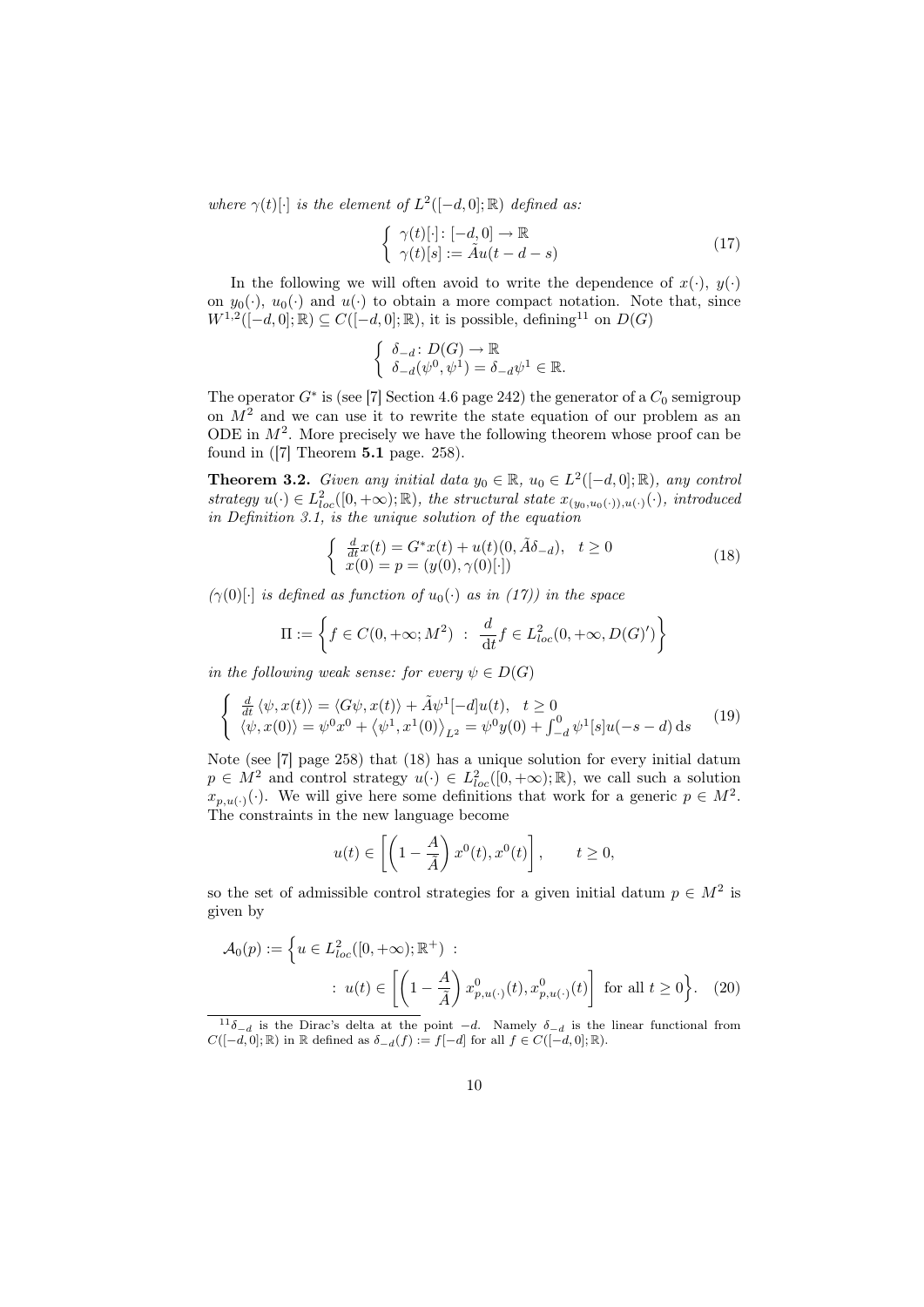Note that if  $x_{p,u(\cdot)}^0(t) < 0$  then  $\left[\left(1 - \frac{A}{\tilde{A}}\right)$  $\left[ x_{p,u(\cdot)}^0(t), x_{p,u(\cdot)}^0(t) \right] = \emptyset$ , so the condition for the admissibility imply  $x_{p,u(\cdot)}^0(t) \geq 0$  for all  $t \geq 0$ . The functional to be maximized becomes

$$
J_0(p, u(\cdot)) := \int_0^\infty e^{-\rho s} \frac{(x_{p, u(\cdot)}^0(t) - u(t))^{1-\sigma}}{(1-\sigma)} ds.
$$
 (21)

The only difference with (15) is the dependence on  $p \in M^2$ . The value function is:

$$
V_0(p) := \sup_{u(\cdot) \in \mathcal{A}_0(p)} J_0(p, u(\cdot))
$$

where we mean  $V_0(p) = -\infty$  if  $\mathcal{A}_0(p)$  is empty or if  $J_0$  is always  $-\infty$ .

#### 3.2 The HJB equation and its explicit solution

First we introduce the current value Hamiltonian: it will be defined on a subset of  $M^2 \times M^2 \times \mathbb{R}$  called E:

$$
E := \left\{ ((x^0, x^1), P, u) \in M^2 \times D(G) \times \mathbb{R} \ : x^0 \ge 0, \ u \in \left[ \left( 1 - \frac{A}{\tilde{A}} \right) x^0, x^0 \right] \right\}
$$

The current value Hamiltonian  $\mathcal{H}_{CV}$  is then defined as:

$$
\begin{cases}\n\mathcal{H}_{CV}: E \to \mathbb{R} \\
\mathcal{H}_{CV}((x^0, x^1), P, u) := \langle (x^0, x^1), GP \rangle_{M^2} + \langle (0, \tilde{A}\delta_{-d})u, P \rangle_{M^2} + \frac{(x^0 - u)^{1 - \sigma}}{1 - \sigma} \\
= \langle x^1, \frac{d}{ds} P^1 \rangle_{L^2} + u \tilde{A} \delta_{-d} P^1 + \frac{(x^0 - u)^{1 - \sigma}}{1 - \sigma}\n\end{cases}
$$

in the points where  $u < x^0$  or  $\sigma < 1$ . When  $u = x^0$  and  $\sigma > 1$  we define  $\mathcal{H}_{CV} = -\infty$ . The (maximum value) Hamiltonian of the system is defined as follows: we call S the subset of  $M^2 \times M^2$  given by:

$$
S := \{ ((x^0, x^1), P) \in M^2 \times M^2 \ : \ x^0 \ge 0, \ P \in D(G) \};
$$

the Hamiltonian becomes then:

$$
\begin{cases} \mathcal{H}: S \to \overline{\mathbb{R}} \\ \mathcal{H}: ((x^0, x^1), P) \mapsto \sup_{u \in [(1-\frac{A}{A})x^0, x^0]} \mathcal{H}_{CV}((x^0, x^1), P, u). \end{cases}
$$

The  $HJB$  equation of the problem is then:

$$
\rho V(x^0, x^1) - \mathcal{H}((x^0, x^1), DV(x^0, x^1)) = 0
$$
\n(22)

We now give the definition of "regular" solution of the HJB equation (22) that takes into account the fact that the domain where we want to define the solution is not open.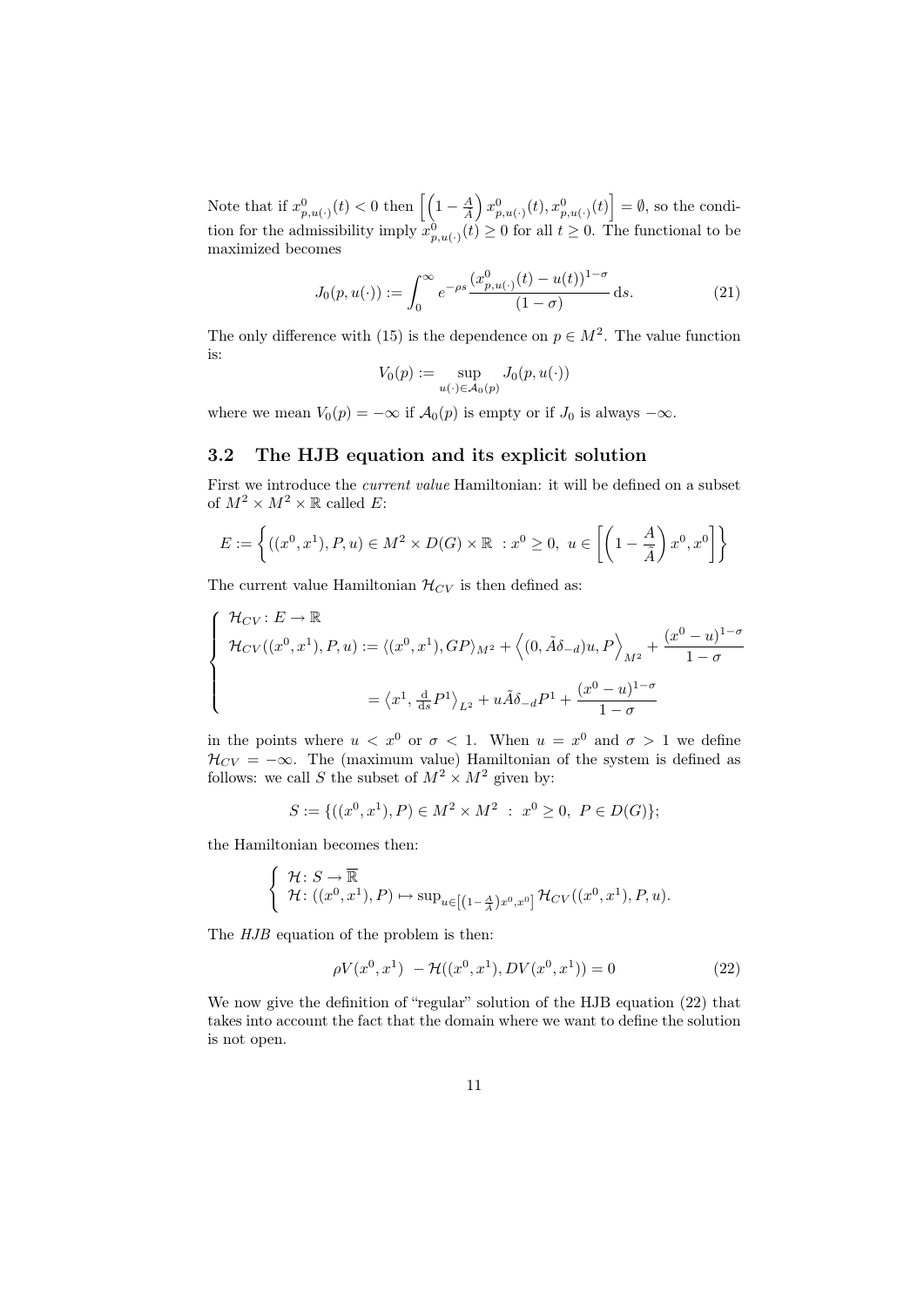**Definition 3.3.** Let  $\Omega$  be an open set of  $M^2$  and  $\Omega_1 \subseteq \Omega$  be a closed subset. An application  $g \in C^1(\Omega;\mathbb{R})$  is a solution of the HJB equation (22) on  $\Omega_1$  if for all  $(p^0, p^1)$  in  $\Omega_1$  we have

$$
\begin{cases} ((p^0, p^1), (Dg(p^0, p^1))) \in S, \\ \rho g(p^0, p^1) - \mathcal{H}((p^0, p^1), Dg(p^0, p^1)) = 0. \end{cases}
$$

**Remark 3.4.** If  $P \in D(G)$  and  $(\tilde{A}\delta_{-d}P)^{-1/\sigma} \in (0, +\infty)$  the function

$$
\mathcal{H}_{CV}(x, P, \cdot): \left[ \left( 1 - \frac{A}{\tilde{A}} \right) x^0, x^0 \right] \to \mathbb{R}
$$
 (23)

admits a unique maximum point at

$$
u^{MAX} = \begin{cases} x^0 - (\tilde{A}\delta_{-d}P)^{-1/\sigma}, & \text{if } (\tilde{A}\delta_{-d}P)^{-1/\sigma} \in \left(0, \frac{A}{\tilde{A}}x^0\right], \\ x^0, & \text{otherwise,} \end{cases}
$$

and we can write the Hamiltonian as

$$
\mathcal{H}((x^0, x^1), P) = \begin{cases} \langle (x^0, x^1), GP \rangle_{M^2} + x^0 \tilde{A} \delta_{-d} P_1 + \frac{\sigma}{1 - \sigma} (\tilde{A} \delta_{-d} P_1)^{\frac{\sigma - 1}{\sigma}}, \\ \qquad \qquad \text{if } (\tilde{A} \delta_{-d} P)^{-1/\sigma} \in \left(0, \frac{A}{A} x^0\right], \\ \langle (x^0, x^1), GP \rangle_{M^2} + \frac{1}{1 - \sigma} (x^0)^{1 - \sigma}, \qquad \text{otherwise.} \end{cases}
$$
(24)

The interesting case ("no bad corner solutions") is when  $(\tilde{A}\delta_{-d}P)^{-1/\sigma} \in$  $\left(0, \frac{A}{A}x^0\right]$ , so the unique maximum point  $u^{MAX}$  belongs to  $\left[\left(1-\frac{A}{A}\right)^{N}$  $\Big(x^0, x^0\Big).$  $\overrightarrow{The}$  expression for  $u^{MAX}$  will be crucial to write the solution of the original problem in closed-loop form so to find the Closed Loop Policy function.

Remark 3.5. If we consider the problem without the irreversibility constraint we can use the simplified form of the Hamiltonian in a wider range of points. In this case we let vary u on the whole interval  $(-\infty, x^0)$ , so, for all  $P \in D(G)$ with  $(\tilde{A}\delta_{-d}P)^{-1/\sigma} > 0$ , the function

$$
\mathcal{H}_{CV}(x,P,\cdot)\colon \left(-\infty,x^{0}\right]\to\mathbb{R}
$$

admits a unique maximum point at

$$
u^{MAX} = x^0 - (\tilde{A}\delta_{-d}P)^{-1/\sigma} \in (-\infty, x^0)
$$

and the Hamiltonian has the simplified form:

$$
\mathcal{H}((x^0, x^1), P) = \langle (x^0, x^1), GP \rangle_{M^2} + x^0 \tilde{A} \delta_{-d} P + \frac{\sigma}{1 - \sigma} (\tilde{A} \delta_{-d} P)^{\frac{\sigma - 1}{\sigma}}. \tag{25}
$$

Now we want to find an explicit solution of the (22). Since (22) is analogous to the one-dimensional HJB equation related to the linear problem with CRRA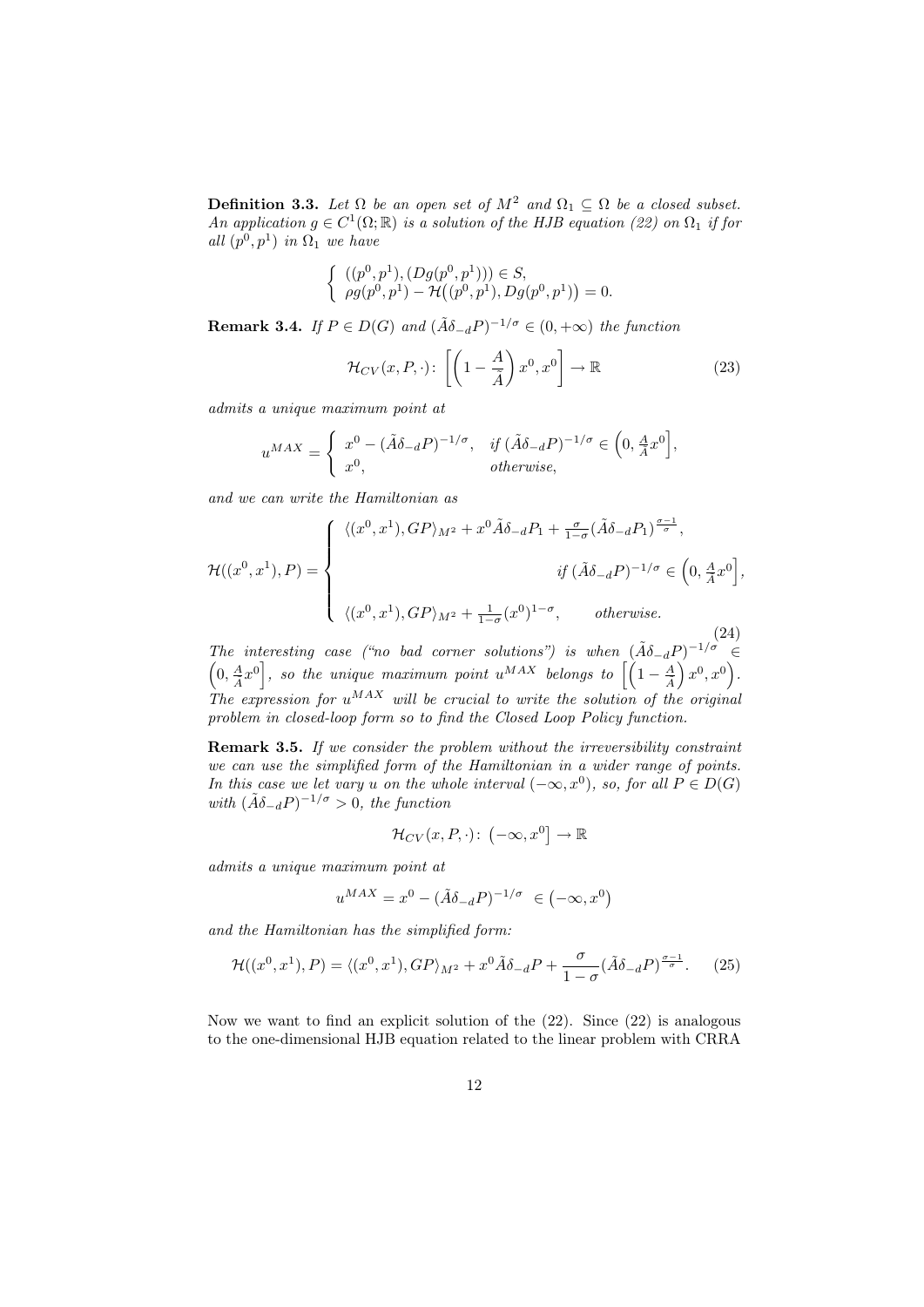utility functional we guess that a possible form of the solution can be  $v(x) =$  $\nu(\Gamma(x))^{1-\sigma}$  where  $\nu$  is a constant and  $\Gamma(\cdot)$  is a linear function on  $M^2$ . This is indeed the case but things are not easy like in one dimension here mainly due to the difficulty in identifying the right spaces  $\Omega$  and  $\Omega_1$  where the solution lives. Let us define the function  $\Gamma(\cdot)$  and the right spaces where to work.

$$
\Gamma(\cdot) \colon M^2 \to \mathbb{R}
$$
  

$$
\Gamma(\cdot) \colon (x^0, x^1) \to x^0 + \int_{-d}^0 e^{\xi s} x^1[s] \, \mathrm{d}s.
$$

If we consider the function

$$
\theta(\cdot) \colon [-d, 0] \to \mathbb{R}, \qquad \theta(s) = e^{\xi s}
$$

and we define  $\psi \in M^2$  as

$$
\psi = (\psi^0, \psi^1) := (1, \theta) \tag{26}
$$

we can express  $\Gamma(\cdot)$  as

$$
\Gamma(x) = \langle x, \psi \rangle_{M^2}.
$$

Note that

$$
\psi \in D(G). \tag{27}
$$

Using  $\Gamma(\cdot)$  we can define

$$
X := \left\{ x \in M^2 \; : \; \Gamma(x) > 0 \right\}.
$$
\n
$$
\alpha - \frac{\rho - \xi(1 - \sigma)}{\sigma^2} \tag{28}
$$

Moreover we call

$$
\alpha = \frac{p - \zeta(1 - b)}{\sigma \xi} \tag{28}
$$

and

$$
Y := \left\{ x = (x^0, x^1) \in X \; : \; \Gamma(x) \le x^0 \left( \frac{1}{\alpha} \frac{A}{\tilde{A}} \right) \right\}.
$$
 (29)

It is easy to see that X is an open set of  $M^2$  and Y a closed subset of X. We have the following:

**Proposition 3.6.** Under the assumption (12) the function  $v: X \to \mathbb{R}$  given by  $v(x) := \nu \Gamma(x)^{1-\sigma}$ (30)

with

$$
\nu = \alpha^{-\sigma} \frac{1}{(1-\sigma)\xi}
$$

is differentiable in all  $x = (x^0, x^1) \in X$  and is a solution of the HJB equation (22) in Y in the sense of Definition 3.3.

Remark 3.7. If we consider the problem without the irreversibility constraint, as we have seen in Remark 3.5, we can use the simplified form of the Hamiltonian and, arguing exactly as in Proposition 3.6 we obtain that

$$
v(x) = \nu \Gamma(x)^{1-\sigma}
$$

is a solution of the HJB equation  $(22)$  on the whole set X.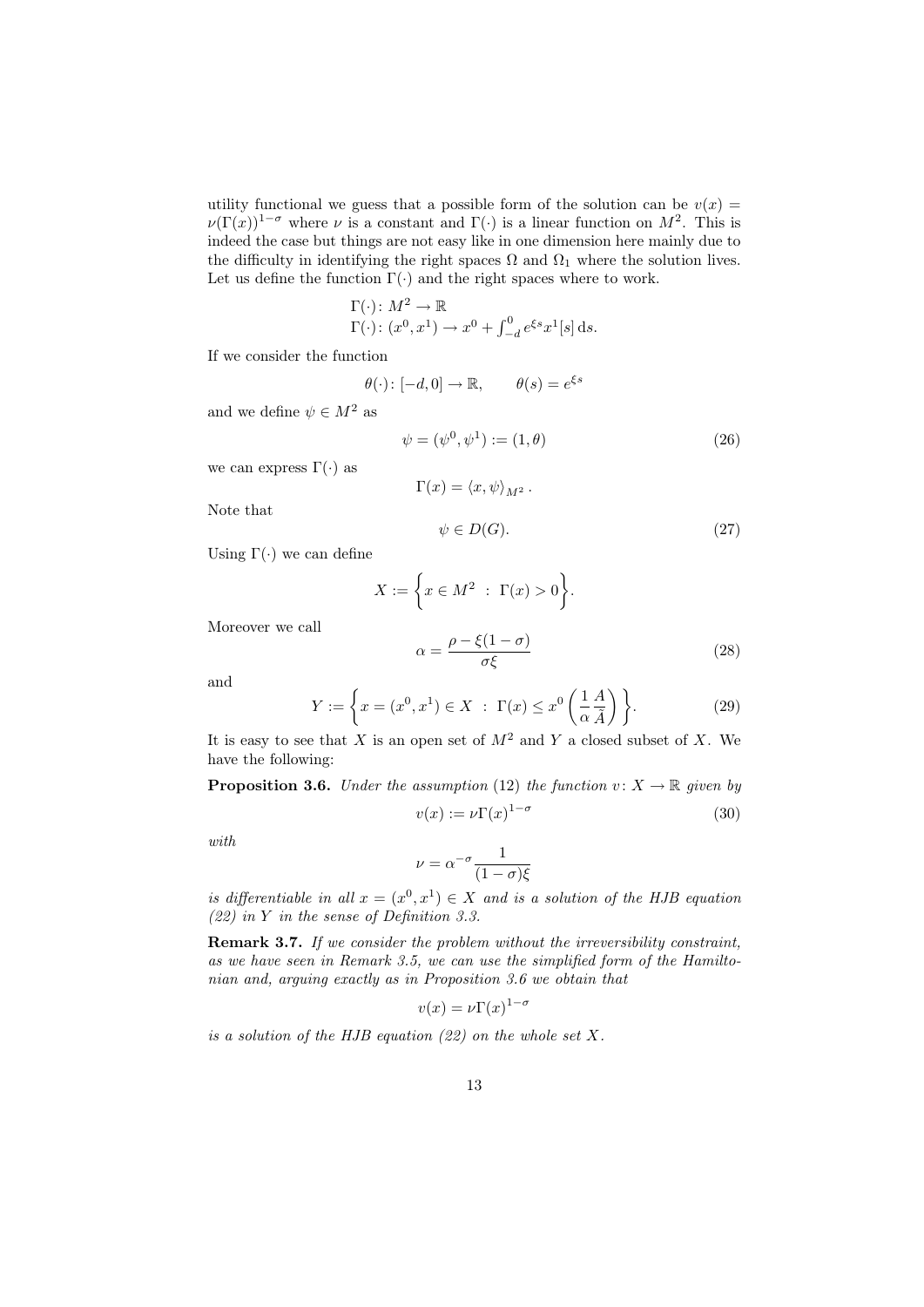#### 3.3 Closed Loop Policy in infinite dimensions

We call  $C(M^2)$  the set of the continuous functions from  $M^2$  to R. We give first some definitions concerning feedback strategies (or closed loop policies).

**Definition 3.8.** Given  $p \in M^2$  we call  $\varphi \in C(M^2)$  a feedback strategy related to p if the equation.

$$
\begin{cases} \frac{d}{dt}x(t) = G^*x(t) + (0, \tilde{A}\delta_{-d})(\varphi(x(t))), & t > 0\\ x(0) = p \end{cases}
$$
\n(31)

has a unique solution  $x_{\varphi}(t)$  in  $\Pi$  (in the sense of (19)). We denote by  $FS_p$  the set of feedback strategies related to p.

**Definition 3.9.** Given  $p \in M^2$  and  $\varphi \in FS_p$  we say that  $\varphi$  is an admissible feedback strategy related to p if the unique solution  $x_{\varphi}(t)$  of the equation (31) satisfies:  $\varphi(x_{\varphi}(\cdot)) \in \mathcal{A}_0(p)$ . We call  $AFS_p$  the set of admissible feedback strategies related to p.

**Definition 3.10.** Given  $p \in M^2$  and  $\varphi \in AFS_p$  we say that  $\varphi$  is an optimal feedback strategy related to p if

$$
V_0(p) = \int_0^{+\infty} e^{-\rho t} \frac{\left(x_\varphi(t) - \varphi(x_\varphi(t))\right)^{1-\sigma}}{(1-\sigma)} dt
$$

We denote by  $OFS_p$  the set of optimal feedback strategies related to p.

While it is easy to write the candidate optimal feedback, it is difficult to prove that it is really optimal. and the procedure and the assumptions are different from [13] and more difficult. The main reason for this difficulty is the nature of initial datum of the problem. Indeed such datum is done by two component: the present (belonging to  $\mathbb{R}$ ) and the past (belonging to  $L^2$ ). In [13] the present (the initial capital) is always determined by the past (the history of investments). Here this is not true: the present (the initial output) is not determined by the past (the history of the adjusted net investments). So in our problem we have one more degree of freedom in the datum. So the set of admissible initial data (which is the domain of the candidate optimal feedback) become more complex to study.

We start proving that our candidate feedback is in  $FS_p$ .

**Proposition 3.11.** For every  $p \in M^2$  the map

$$
\begin{cases} \phi \colon M^2 \to \mathbb{R} \\ \phi(x) := x^0 - \alpha \Gamma(x) \end{cases} \tag{32}
$$

is in  $FS_p$ .

Now we prove the following crucial invariance properties.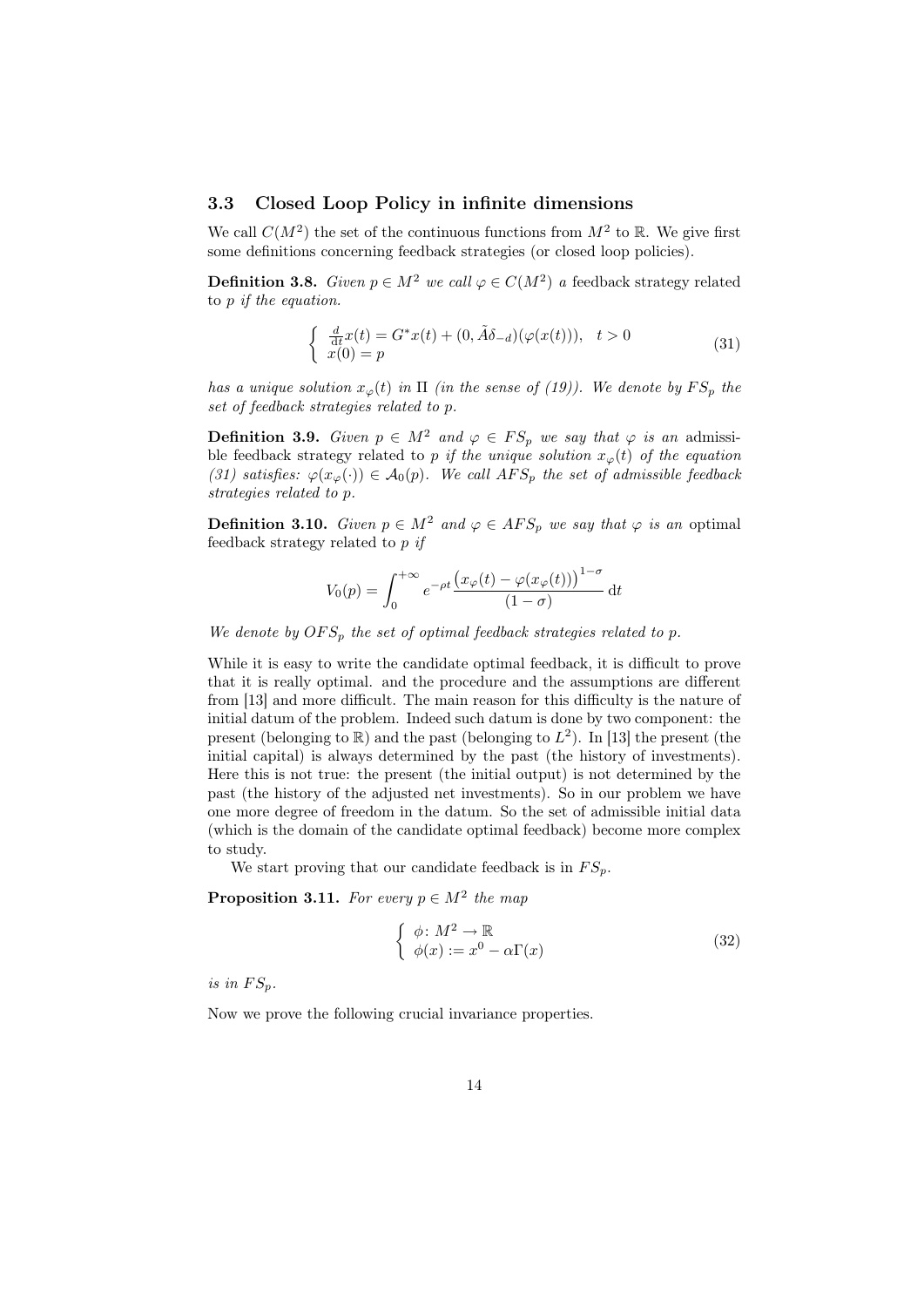**Theorem 3.12.** Along the trajectories driven by the feedback  $\phi$  defined in (32) we have that gt

$$
\Gamma(x_{\phi}(t)) = \Gamma(x_{\phi}(0))e^{9}
$$

where

$$
g := (\xi(1 - \alpha)) = \left(\xi - \frac{\rho - \xi(1 - \sigma)}{\sigma}\right) = \frac{\xi - \rho}{\sigma}
$$
\n(33)

so in particular, if  $p \in X$  then the evolution of (61) remains in X. Moreover, if  $\alpha < 1$  (which is equivalent to  $\rho < \xi$ ) the sets

$$
I_c := \left\{ (x^0, x^1) \in M^2 \; : \; x^0 > 0 \; and \; x^1[s] \in [0, cx^0] \; for \; almost \; all \; s \in [-d, 0] \right\} \tag{34}
$$

are invariant for the flow of the the autonomous ODE:

$$
\frac{d}{dt}x_{\phi}(t) = G^*x_{\phi}(t) + (0, \tilde{A}\delta_{-d})(\phi(x_{\phi}(t))).
$$
\n(35)

when

$$
c < \bar{c} := \left(\frac{1}{\alpha} - 1\right) \left(\frac{\xi \tilde{A}}{\tilde{A} - \xi}\right)
$$

Corollary 3.13. The set

$$
I := \bigcup_{c < \bar{c}} I_c \tag{36}
$$

is invariant for the flow of (35).

From now on we assume the following.

Hypothesis 3.14.  $\alpha < 1$  *i.e.*  $\rho < \xi$ .

Observe that this assumption has a clear economic interpretation: it guarantees endogenous growth. Indeed the growth rate of the optimal strategy will be exactly  $g = (\xi - \rho)\sigma^{-1}$ .

In the standard AK model endogenous growth is guaranteed only when the level of technology is sufficiently high; more precisely the requirement is that  $A > A_{min} = \delta + \rho$  i.e.  $\tilde{A} > \tilde{A}_{min} = \rho$ . In a time-to-build context, a similar condition holds once the maximal growth rate of capital to be considered is  $\xi$ and not  $A - \delta$ . Indeed, from (9) we have that

$$
\tilde{A}\frac{(\tilde{A}d+1)e^{-\tilde{A}d}}{1+\tilde{A}de^{-\tilde{A}d}}:=\xi_0<\xi<\tilde{A}
$$

and, for  $d \to 0^+$  we have  $\xi_0 \to \tilde{A}^-$  so also  $\xi \to \tilde{A}^-$ . The gap  $\tilde{A} - \xi$  depends on the time-to-build d and disappear when  $d \to 0^+$ .

**Theorem 3.15.** Assume  $(12)$  and Hypothesis 3.14. Then

- 1. The set I defined in (36) is a subset of Y and then for every  $p \in I$  the map  $\phi$  defined in (32) is in AFS<sub>p</sub>.
- 2. For every  $p \in I$  the map  $\phi$  defined in (32) is also in  $OFS_p$ .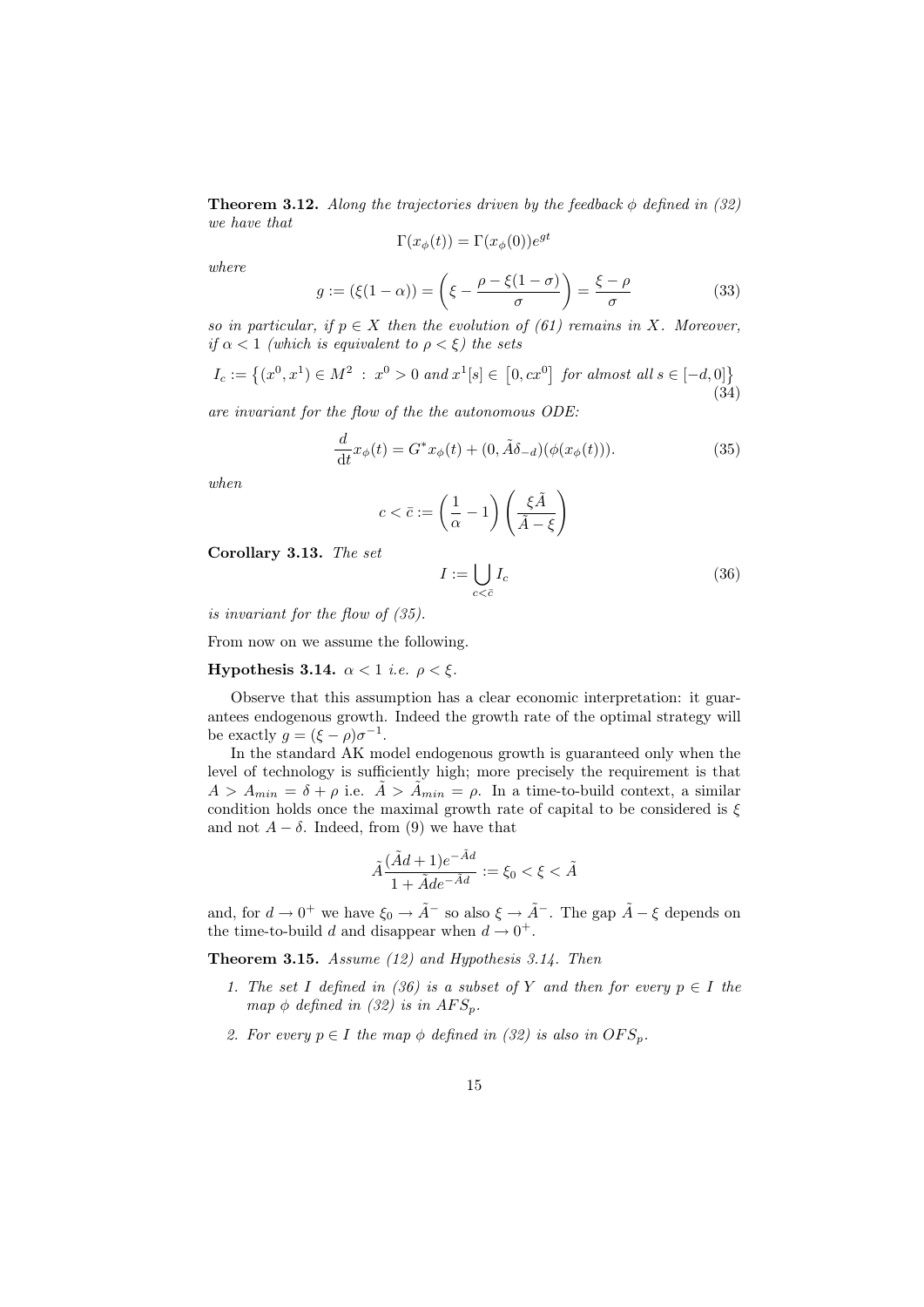## 4 Explicit form of the value function, of the closed loop policy and properties of the optimal paths

We now use the results of the previous subsection to write the solution of the original optimal control problem in the delay differential equation setting. From Proposition 3.6 we have the following.

Proposition 4.1. Assume (12) and Hypothesis 3.14. Given an initial datum  $(y_0, u_0(\cdot)) \in I$  the value function V related to the problem is

$$
V(y_0, u_0(\cdot)) = \nu \bigg( \int_{-d}^{0} e^{\xi s} \tilde{A} u_0(-d-s) \, ds + y_0 \bigg)^{1-\sigma}
$$

where

$$
\nu = \alpha^{-\sigma} \frac{1}{(1 - \sigma)\xi}
$$

Moreover, from Theorem 3.15 we can give a solution in closed form of the problem

**Proposition 4.2.** Let assume to have (12). Given an initial datum  $(y_0, u_0(\cdot)) \in$ I the optimal control  $u^*(\cdot)$  and the related state trajectory  $y^*(\cdot)$  satisfy for all  $t \geq 0$ :

$$
u^*(t) = y^*(t) - \alpha \left( y^*(t) + \int_{-d}^0 \tilde{A} e^{\xi s} u^*(t - s - d) \, \mathrm{d}s \right) \tag{37}
$$

Corollary 4.3. Assume (12) and Hypothesis 3.14. Given an initial datum  $(y_0, u_0(\cdot)) \in I$  the optimal control  $u^*(\cdot)$  is the only absolutely continuous solution on  $[0, +\infty)$  of the DDE

$$
\begin{cases}\n\dot{u}^*(t) = \tilde{A}u^*(t-d)(1-\alpha) - \\
-\alpha \left( \xi \tilde{A}e^{\xi t} \int_{-d-t}^{-t} e^{\xi s} u^*(-d-s) ds + \tilde{A}(-u^*(t-d) + e^{-d\xi} u^*(t)) \right) \\
u^*(s) = u_0(s) \qquad \text{for } s \in [-d, 0) \\
u^*(0) = (1-\alpha) y_0 - \alpha \int_{-d}^{0} e^{\xi s} u_0(-d-s)(s) ds\n\end{cases}
$$
\n(38)

Now we observe that  $y^*(\cdot) - u^*(\cdot)$  (and so the optimal consumption path) has constant growth rate.

Lemma 4.4. Assume (12) and Hypothesis 3.14. Given any initial datum  $(y_0, u_0(\cdot)) \in I$  there exists a  $\Lambda$  such that along the optimal trajectory the optimal control  $u^*(\cdot)$  and the related state trajectory  $y^*(\cdot)$  satisfy for all  $t \geq 0$ .

$$
y^*(t) - u^*(t) = \Lambda e^{gt} \tag{39}
$$

where  $g = \frac{\xi - \rho}{\sigma}$ . Moreover we can compute explicitly the value of  $\Lambda$ ; it is given by

$$
\Lambda = \alpha \bigg( \int_{-d}^{0} \tilde{A} e^{\xi s} u_0(-s - d) \, \mathrm{d} s + y_0 \bigg)
$$

and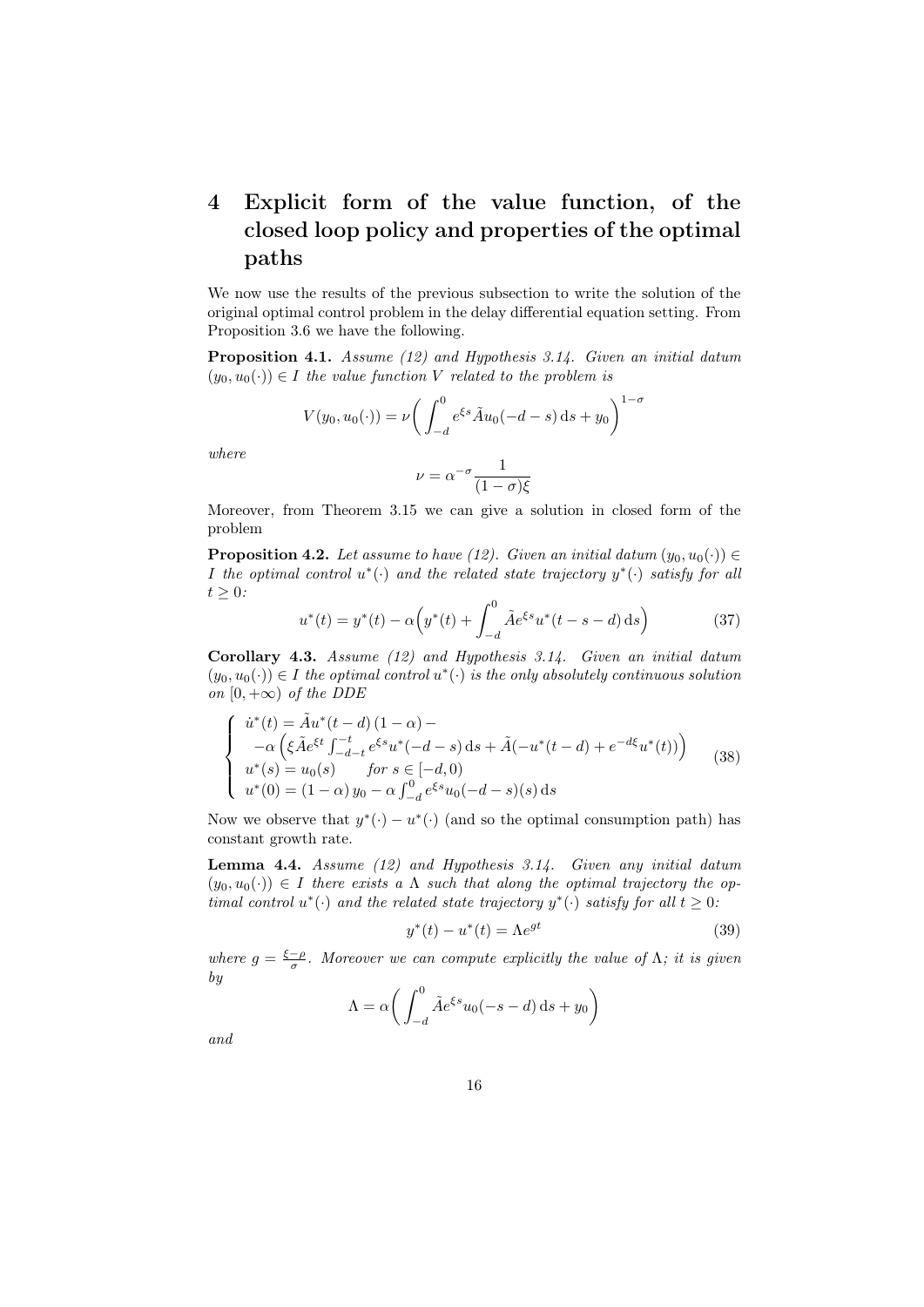An immediate consequence of the above result is the following.

**Corollary 4.5.** Assume (12) and Hypothesis 3.14. Given any initial datum  $(y_0, u_0(\cdot)) \in I$ , define the detrended state and control variables as:

$$
\bar{y}(t) := e^{-gt}y^*(t)
$$
  

$$
\bar{u}(t) := e^{-gt}u^*(t),
$$

we have that  $\bar{c}(t) \doteq \frac{\tilde{A}}{A}(\bar{y}(t) - \bar{u}(t))$  is constant on optimal trajectories, and its value is  $\frac{\tilde{A}}{A}$  $\Lambda$ .

Proposition 4.6. Assume (12) and Hypothesis 3.14. Given any initial datum  $(y_0, u_0(\cdot)) \in I$ , let  $\bar{u}(\cdot)$  and  $\bar{y}(\cdot)$  be the detrended variables defined as in Corollary 4.5. Then

$$
\lim_{t \to \infty} \bar{y}(t) = y_L \qquad and \qquad \lim_{t \to \infty} \bar{u}(t) = u_L
$$

where

$$
y_L = \Lambda \left( 1 - \frac{1 - \alpha}{1 + \frac{1 - e^{-\left(\xi - g\right)d}}{\xi - g} \alpha \tilde{A} e^{-g d}} \right)^{-1} \tag{40}
$$

and

$$
u_L = \Lambda \left[ \left( 1 - \frac{1 - \alpha}{1 + \frac{1 - e^{-\left(\xi - g\right)d}}{\xi - g} \alpha \tilde{A} e^{-g d}} \right)^{-1} - 1 \right]. \tag{41}
$$

In Subsection 2.4 we rephrased the control problem with the variables  $y(\cdot)$  (state) and  $u(\cdot)$  (control). Now we express the obtained results using the original variables:  $k(.)$  (state) and  $c(.)$  (control). In particular we assume to have, as initial datum, the history of k in the interval  $[-d, 0]$  (the same that in (1)). More precisely we assume to know the history of  $k_0(\cdot) \in H^1(-d,0)$ . Recalling (16) we have

$$
u_0(s) = \frac{A}{\tilde{A}} \dot{k}_0(s) \quad \text{for } s \in (0, -d)
$$
 (42)

and

$$
y_0 = Ak_0(-d). \t\t(43)
$$

We can also rewrite the set I in terms of  $k_0$ , obtaining that  $(y_0, u_0(\cdot)) \in I$  if and only if  $k_0 \in \mathcal{K}$  where:

$$
\mathcal{K} := \left\{ k_0 \in H^1(-d,0) : k_0(-d) \ge 0 \text{ and } k_0(s) \in [0,\bar{c}k_0(-d)] \right\}.
$$

Using the previous results of this section we have the following theorem.

Theorem 4.7. Let us consider the optimal control problem with state equation (1), target functional (5) and set of controls  $(4)$ . Let assume to have (12), if  $k_0 \in \mathcal{K}$  we have the following facts: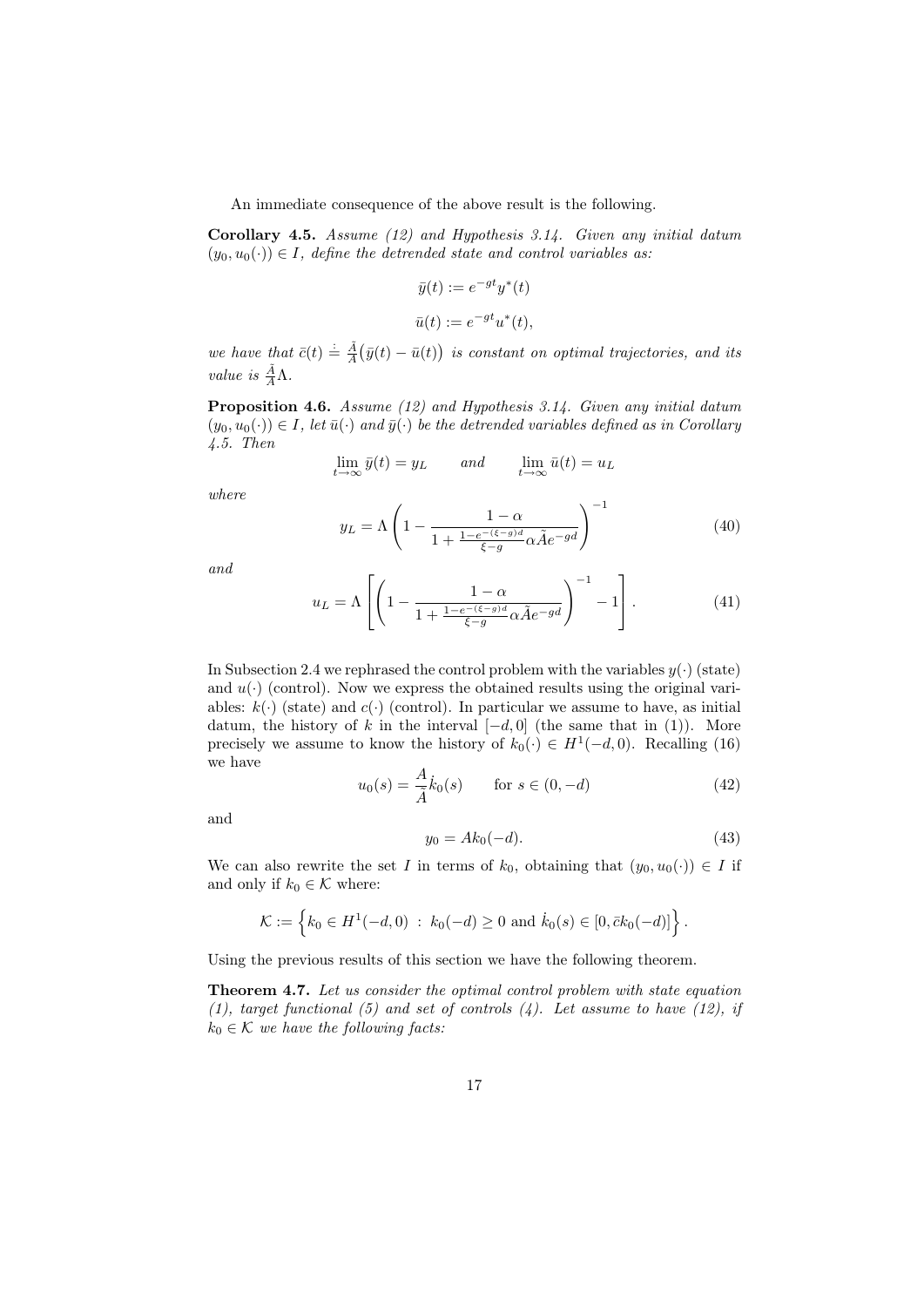1. The optimal consumption  $c^*(t)$  is given by:

$$
c^*(t) = \tilde{A}\Lambda_0 e^{gt} \tag{44}
$$

where  $g = \frac{\xi - \rho}{\sigma}$  and

$$
\Lambda_0 = \left(\frac{\rho - \xi(1-\sigma)}{\sigma \xi}\right) \left(\int_{-d}^0 e^{\xi s} \dot{k}_0(-s-d) \,ds + k_0(-d)\right).
$$

2. The trajectory of the capital along the optimal path is the unique solution of the following DDE:

$$
\begin{cases}\n\dot{k}^*(t) = \tilde{A}k^*(t - d) - \tilde{A}\Lambda_0 e^{gt} \\
k^*(s) = k_0(s) \quad \text{for all } s \in [-d, 0) \\
k^*(0) = k_0(0)\n\end{cases} \tag{45}
$$

where g and  $\Lambda_0$  are defined above.

3. The explicit expression for the value function, defined in (6), is

$$
V(k_0(\cdot)) = \tilde{A}^{1-\sigma} \nu \bigg( \int_{-d}^{0} e^{\xi s} \dot{k}_0(-d-s) \, \mathrm{d} s + k_0(-d) \bigg)^{1-\sigma}
$$

where

$$
\nu = \left(\frac{\rho - \xi(1-\sigma)}{\sigma\xi}\right)^{-\sigma} \frac{1}{(1-\sigma)\xi}.
$$

4. The detrended trajectory of the capital along the optimal path admits a limit for  $t \to +\infty$ . More precisely if we define  $\bar{k}(t) := e^{-gt}k^*(t)$  we have

$$
\lim_{t \to +\infty} \bar{k}(t) = \Lambda_0 \left( 1 - \frac{1 - \alpha}{1 + \frac{1 - e^{-(\xi - g)d}}{\xi - g} \alpha \tilde{A} e^{-g d}} \right)^{-1} =: k_L
$$

where  $\Lambda_0$  is defined above.

5. The optimal capital trajectory can be written as:

$$
k^{*}(t) = k_{L}e^{gt} + \sum_{j=1}^{+\infty} e^{\mu_{j}t} \left[ k_{j}^{1} \cos(\nu_{j}t) + k_{j}^{2} \sin(\nu_{j}t) \right].
$$

where  $\{\mu_j\}$  and  $\{\nu_j\}$  are defined in Proposition 2.1-(c),  $k_L$  is known from the point 4 above while  $k_j^1, k_j^2$  can be calculated from  $k_0$  and the other parameters of the model.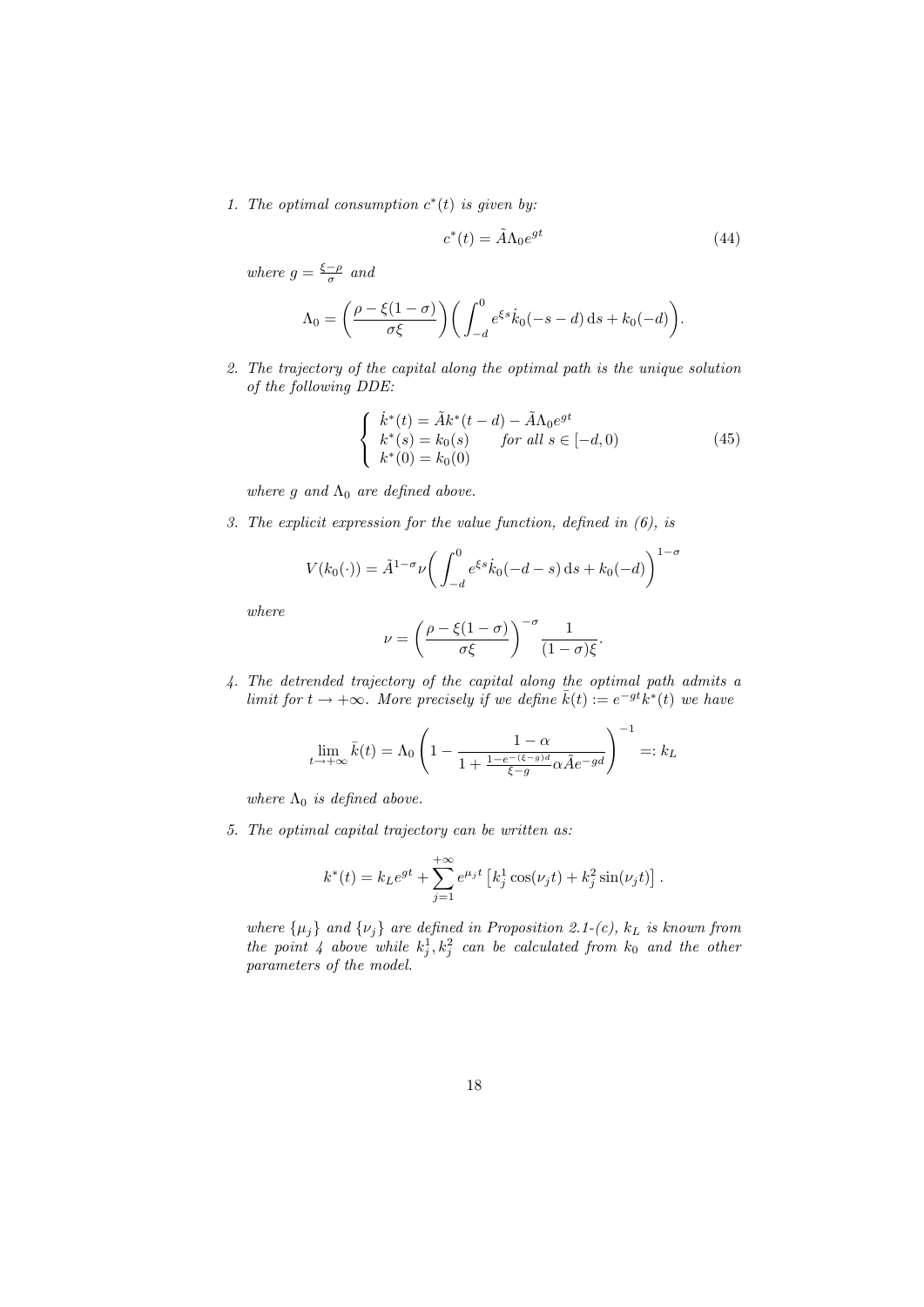## 5 Economic implications of the model

#### 5.1 Disentangling the consumption smoothing effect

The results of the previous section fully explain the dynamics of the main macroeconomic variables. Agents' optimal decisions are characterized by smooth consumption but fluctuations in all the other aggregate variables, namely output, capital and investment. Similar results in a time to build context were found by Collard et al. [9] when a Ramsey model is solved numerically, and by Bambi and Gori [4] in a model with indivisible labor supply.

These contributions justify the consumption smoothing behavior by pointing out to the advanced nature of the Euler-type equation but no further effort in explaining the mechanisms which links the time to build structure of capital to this specific consumption dynamics has been done yet. In the following, we fill this gap by showing how the closed loop policy function for  $c^*(t)$  together with a rational expectation argument can be used to explain consumption smoothing in a time to build context.

Let us start by rewriting the CLP function developed in Proposition 4.2 and Corollary 4.3, in term of optimal consumption and optimal investment: $12$ 

$$
c^*(t) = \alpha A \underbrace{\int_{-\infty}^{t-d} i^*(s) ds}_{y^*(t)} + \alpha A \int_{t-d}^t i^*(s) e^{\xi(t-s-d)} ds
$$
 (46)

The representative agent chooses a consumption path at time  $t$  which is the sum of two components. The first component, first element in the right hand side of equation  $(46)$ , is a share of the optimal level of production at time t attained by using all the productive machines, which are those built up before  $t - d$ . Moreover this component remains the only one determining the optimal consumption path as soon as the delay parameter,  $d$ , goes to zero. Under this circumstance, the parameter  $\alpha$  converges to  $\frac{1}{\sigma}[\rho - (A - \delta)(1 - \sigma)]$  and then the CLP function becomes exactly that one in the standard AK model (see for example Barro, and Sala-i-Martin [2], page 208).

Since a strictly positive choice of the delay parameter leads to oscillations in (the share of) output as it follows from Corollary 4.3, and Lemma 4.4 then the second component in the right hand side of equation (46), has to play a key role in offsetting the fluctuations transmitted through output to consumption. Broadly speaking the smoothness of the optimal consumption path proved in Corollary 4.5 is achieved through a smoothing effect induced by the last component in (46) which entangles the following economic mechanism. The agents in deciding their optimal consumption path at time  $t$  take into account not only the actual production but also how the production will vary between t and  $t+d$ given their optimal investment decision taken in  $(t - d, t)$  and the maximum

<sup>&</sup>lt;sup>12</sup>In the proposed discussion the depreciation rate  $\delta$  is assumed equal to zero and then investment,  $i(t)$ , is the key variable in the optimal feedback policy. However all the results still hold when  $\delta > 0$  and the key variable is the adjusted net investment  $u(t)$ .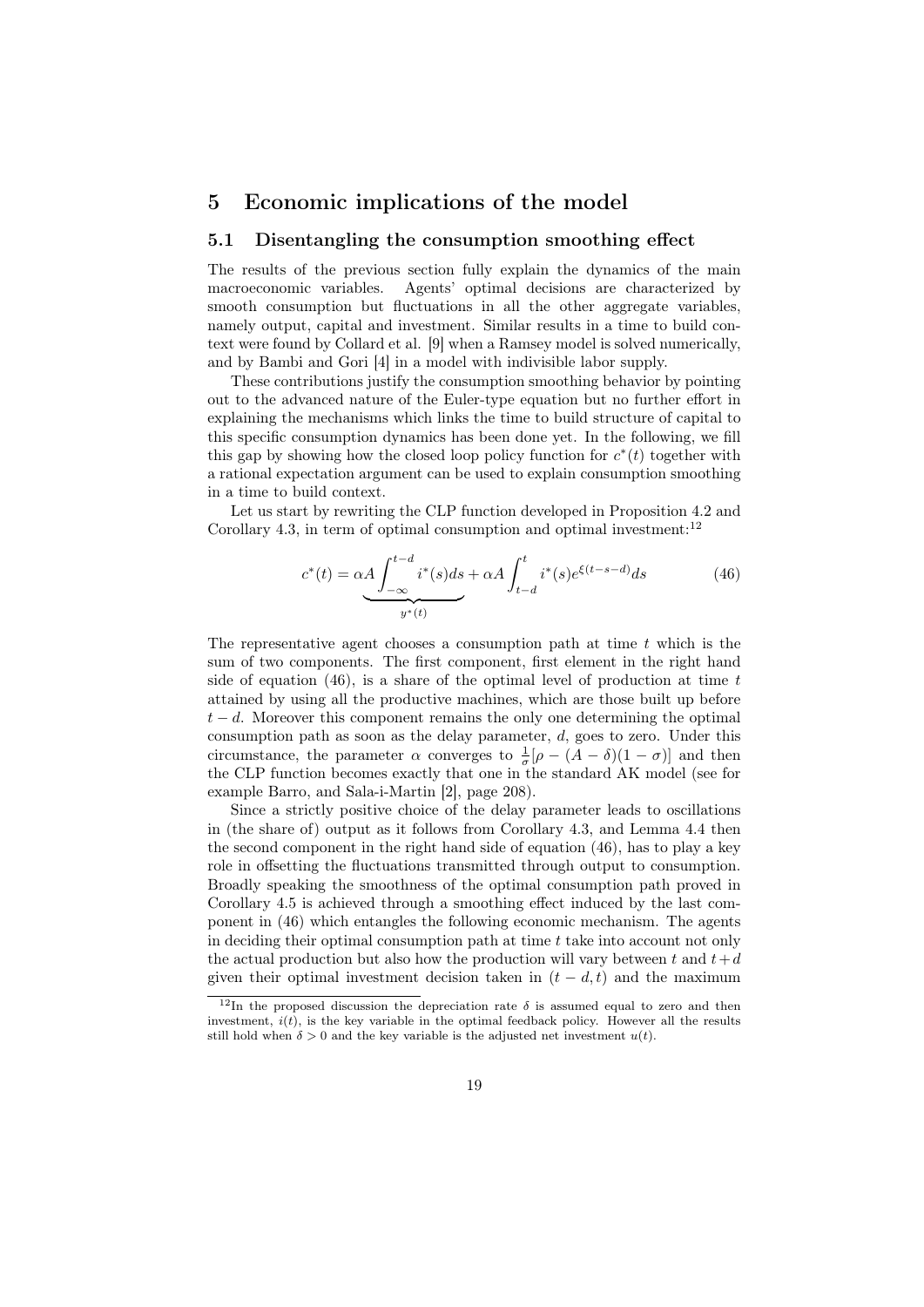rate of machines reproduction,  $\xi$ . In fact, these investments will lead to new productive machines from  $t + d$  on, whose arrival is already known at time t by the perfect foresight agents. Then households move part of their future consumption backward,  $CS^{-}(t+d)$ , taking into account their rational expectations on future production.

$$
c^*(t) = \alpha y^*(t) + CS^-(t + d)
$$
\n(47)

This mechanism can be exploited even more when the CLP function is written in terms of the optimal level of consumption at time  $t + d$  as a function of the optimal level of consumption at time t:

$$
c^*(t+d) = c^*(t) + \alpha A \int_{t-d}^t i^*(s)ds - \alpha A \int_{t-d}^t e^{\xi(t-s-d)} i^*(s)ds + \alpha A \int_t^{t+d} i^*(s)e^{\xi(t-s)}ds
$$
  

$$
\Delta_d y^*(t+d)
$$
\n(48)

or in terms of the optimal output variation between period  $t$  and  $t + d$  and the backward movements in consumption, CS<sup>−</sup>:

$$
c^*(t+d) = c^*(t) + \alpha \Delta_d y^*(t+d) - CS^-(t+d) + CS^-(t+2d)
$$
 (49)

Then it is evident how part of consumption at time  $t + d$  is moved backward in order to smooth consumption at time  $t$  while part of the consumption at time  $t + 2d$  is moved backward in order to offset the fluctuations at time  $t + d$  rising from the output variation and the smoothing mechanism between  $(t, t + d)$ .

#### 5.2 Smoothing and the role of the "equivalent capital"

In this subsection, we provide further explanations on the role of  $\xi$  in the smoothing mechanism described before, by referring to a simplified version of the model where time is discrete (or continuous but with possibly atomic investments and discontinuous capital) and past investments are all concentrated at  $t = 0.13$  The CLP function developed in Proposition 4.2 and Corollary 4.3 evaluated at  $t = 0$ in term of consumption and capital can now be rewritten as:

$$
c(0) = \alpha A[k_0(-d) + k_0(0)e^{-\xi d}]
$$
\n(50)

This relation explains how the initial level of consumption is pinned down. In the standard AK model  $(d = 0)$ ,  $c(0)$  is entirely determined by the initial stock of (productive) capital,  $k(0)$ . As soon as we assume a delay parameter strictly greater than zero, both productive machines,  $k_0(-d)$ , and installed but not yet productive machines,  $k_0(0)$  play a role. However, productive machines count entirely while installed not yet productive machines count less since discounted by the maximum rate of reproduction of capital,  $\xi$ , which influences their present value  $Ae^{-\xi d}k_0(0)$ . In view of this we may say that the key role of the initial

<sup>&</sup>lt;sup>13</sup>Fabbri and Gozzi [13] were the first to use this argument in order to explain the role of  $\xi$ in a vintage capital model.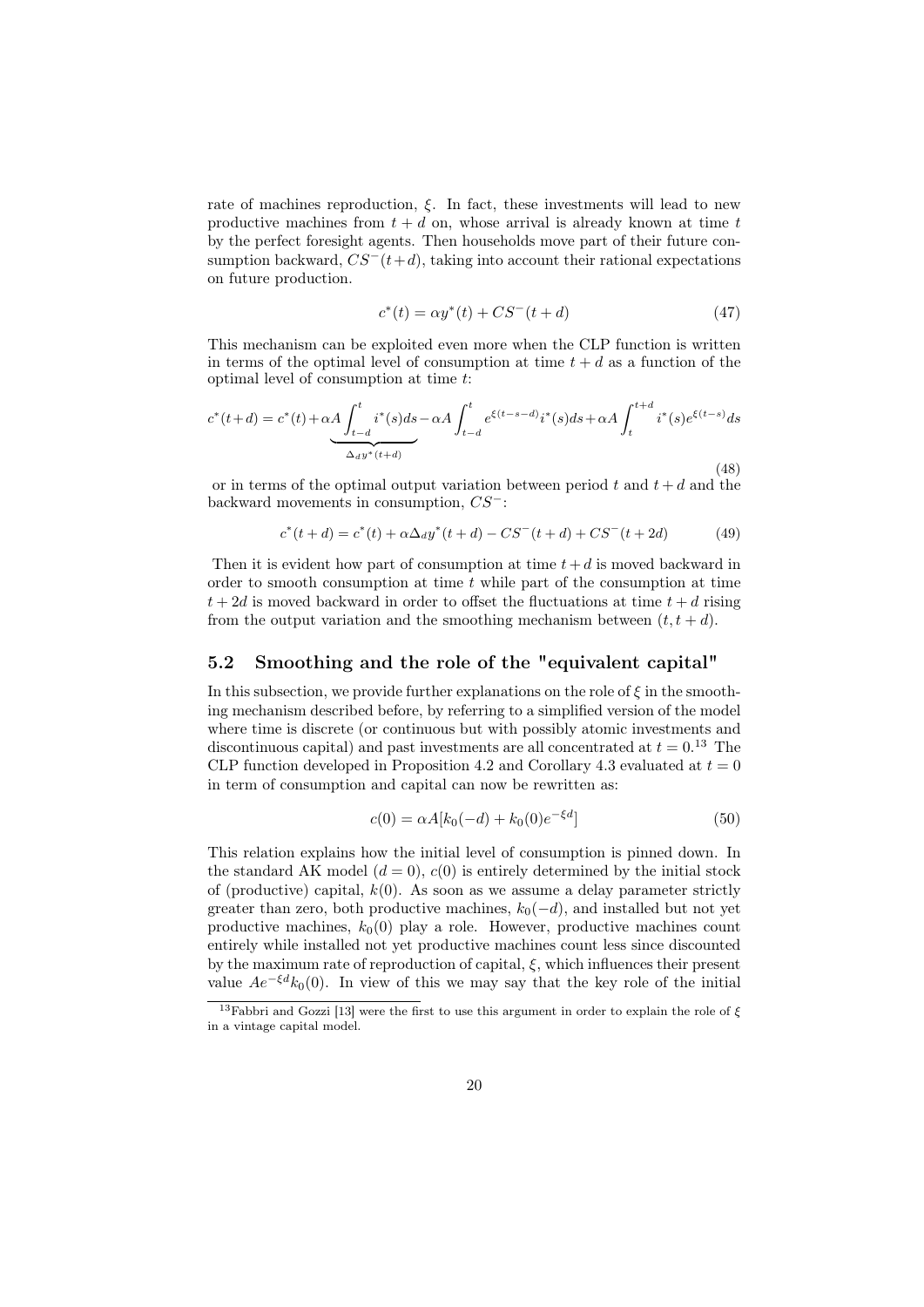stock of capital in the standard AK model is now played by the "equivalent capital", namely the term in square bracket in equation (50).

It is also possible to compare and underline the analogies and differences with a vintage capital model with linear technology. In this case, the CLP function is given by the following relation ([13], page 23):

$$
c^*(t) = \alpha A \underbrace{\int_{t-T}^t i^*(s) ds}_{y^*(t)} - \alpha A \int_{t-T}^t i^*(s) e^{\xi(t-T-s)} ds
$$
(51)

Optimal consumption is again determined by two different components. The first component is a share of the output as before but with a technology induced by the vintage capital structure. It is worth noting that as soon as the scrapping time of machines,  $T$ , goes to infinity, this remains the only (usual) component determining the optimal consumption path. The second component describes the replacement activity. In the period  $(t - T, t)$  a certain number of machines become obsolete and has to be replaced in order to guarantee the production from t on. Replacement activity in  $(t - T, t)$  crowd out part of the resources reducing consumption at time  $t$ . Again the role of physical capital is here played by a different variable, the "equivalent capital", which internalizes the two components explained before. However, the "equivalent capital" in the two frameworks, differs deeply since in the time to build case, the equivalent capital internalizes a forward looking component, namely future consumption, while in the vintage capital framework the adjustment in consumption at time  $t$  depends on quantities defined in the interval of time  $[t - T, t]$ .

#### 5.3 Speed of convergence to the balanced growth path

Once time to build (or vintage capital) is embedded in the AK model, the economy displays transitional dynamics in the main aggregate variables. Moreover, it has been proved in Corollary 4.5 and in Theorem 4.7 that the detrended path  $\bar{x}(t)$  of the aggregate variable  $x(t)$ , where  $\bar{x}(t) = x(t)e^{-gt}$ , converges to a constant value,  $x_L$ . Then, it becomes interesting to analyze the speed of convergence of  $\bar{y}(t)$ ,  $\bar{k}(t)$ , and  $\bar{u}(t)$  to  $y_L$ ,  $k_L$ , and  $u_L$  respectively, in order to understand how much emphasis has to be placed on the transition or on the long run behavior.<sup>14</sup> More precisely, a low speed of convergence indicates a relevant role of the transitional dynamics in ascertaining the predictive power of the model even in an endogenous growth model.

It is also worth noting that in our framework with linear technology we are able to derive analytically the global speed of convergence while in previous contributions the main focus was on its local version (see for example Ortigueira and Santos  $[17]$ .<sup>15</sup> Then it is possible to identify the parameters in the economy which may affect the global dynamics and then the speed of convergence

<sup>&</sup>lt;sup>14</sup>Consumption is kept aside from this analysis since  $\bar{c}(t)$  jumps immediately to the constant  $c_L$ .<br><sup>15</sup>In this sense, our measure of the global speed of convergence is more accurate since we

avoid computational errors induced by calculating numerically the stable manifold.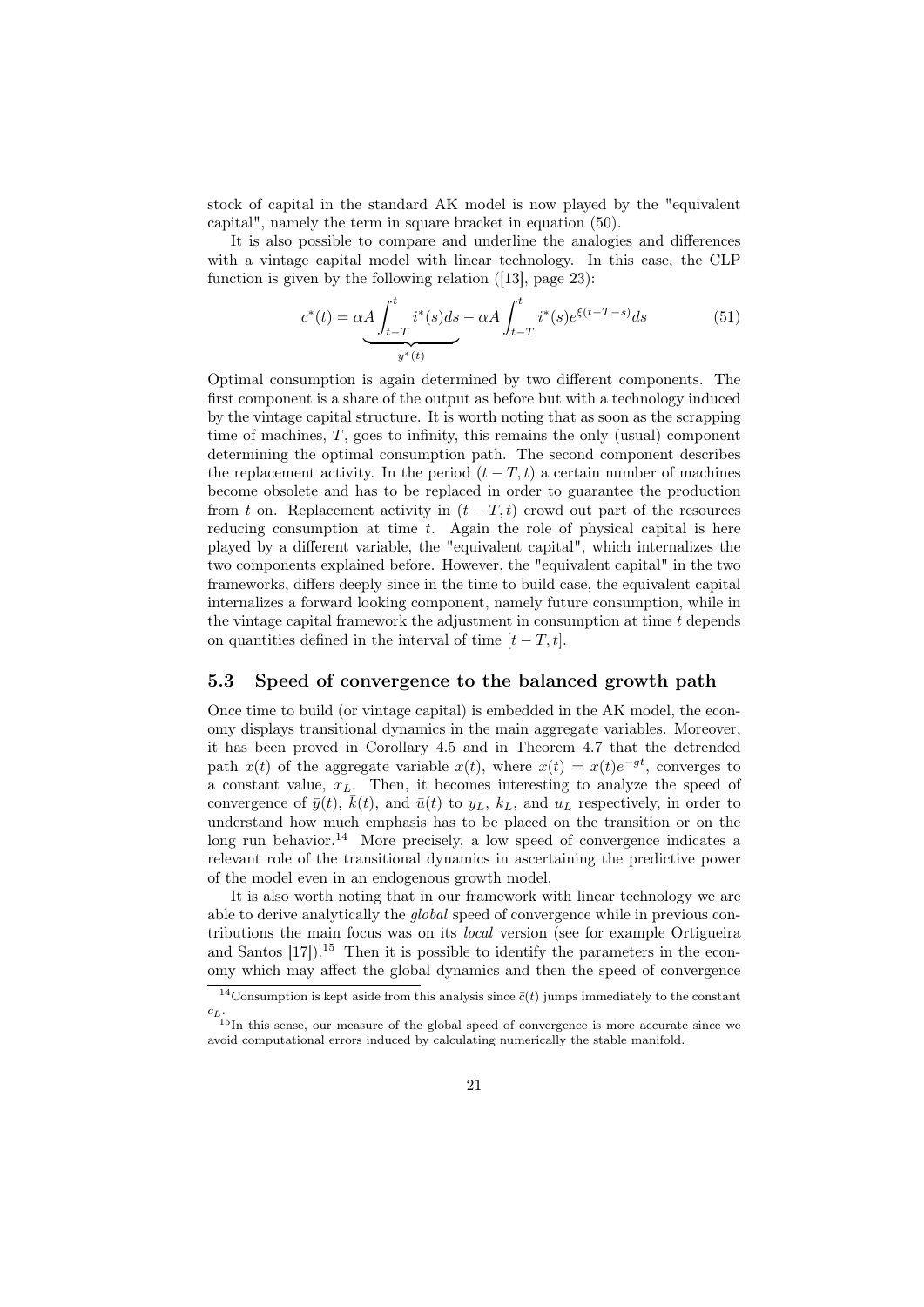

Figure 1: Speed of Convergence for different choices of d.

of the stationary solutions. Of course, the main role is played by the delay parameter which avoids the immediate adjustment of all the aggregate variables to their balanced growth path switching their speed of convergence from infinite to a finite value. In particular, the speed of convergence is measured by  $\hat{\lambda} = |Re(\lambda_{\text{max}}) - g|$ , with  $\lambda_{\text{max}}$  the complex (and non real) root of the characteristic equation (8) having the highest real part; changes in the speed of convergence due to different choices of the time to build parameter are reported in Figure 1 after having calibrated the economy yearly.<sup>16</sup> In the same graph, we have also reported a green line showing the speed of convergence to the steady state of a neoclassical growth model with Cobb Douglas technology and no time to build.<sup>17</sup>. For a yearly calibration, the Ramsey model's rate of convergence is around 7 per cent. On the other hand, the red line, at around 2 per cent, points out the empirical estimated value of the speed of convergence as documented in the literature (for a survey on econometric contributions refer to [17]).

This analysis indicates how time to build has to be considered a new different channel through which reducing the speed of convergence of growth models. On

<sup>&</sup>lt;sup>16</sup>More precisely we have set  $\delta = 0.1$ , and  $\sigma = 1.5$ ; the level of technology A and the intertemporal preference rate  $\rho$  are let to vary in order to pin down the real interest rate  $r = \tilde{A}e^{-\rho d}$  to five per cent a year.

<sup>&</sup>lt;sup>17</sup>The parameters  $\delta$ , and  $\sigma$  are the same as in the AK case while the real interest rate is again set to five percent by adjusting accordingly the level of technology A and the intertemporal preference rate  $\rho$  once the share of capital is set to 0.3.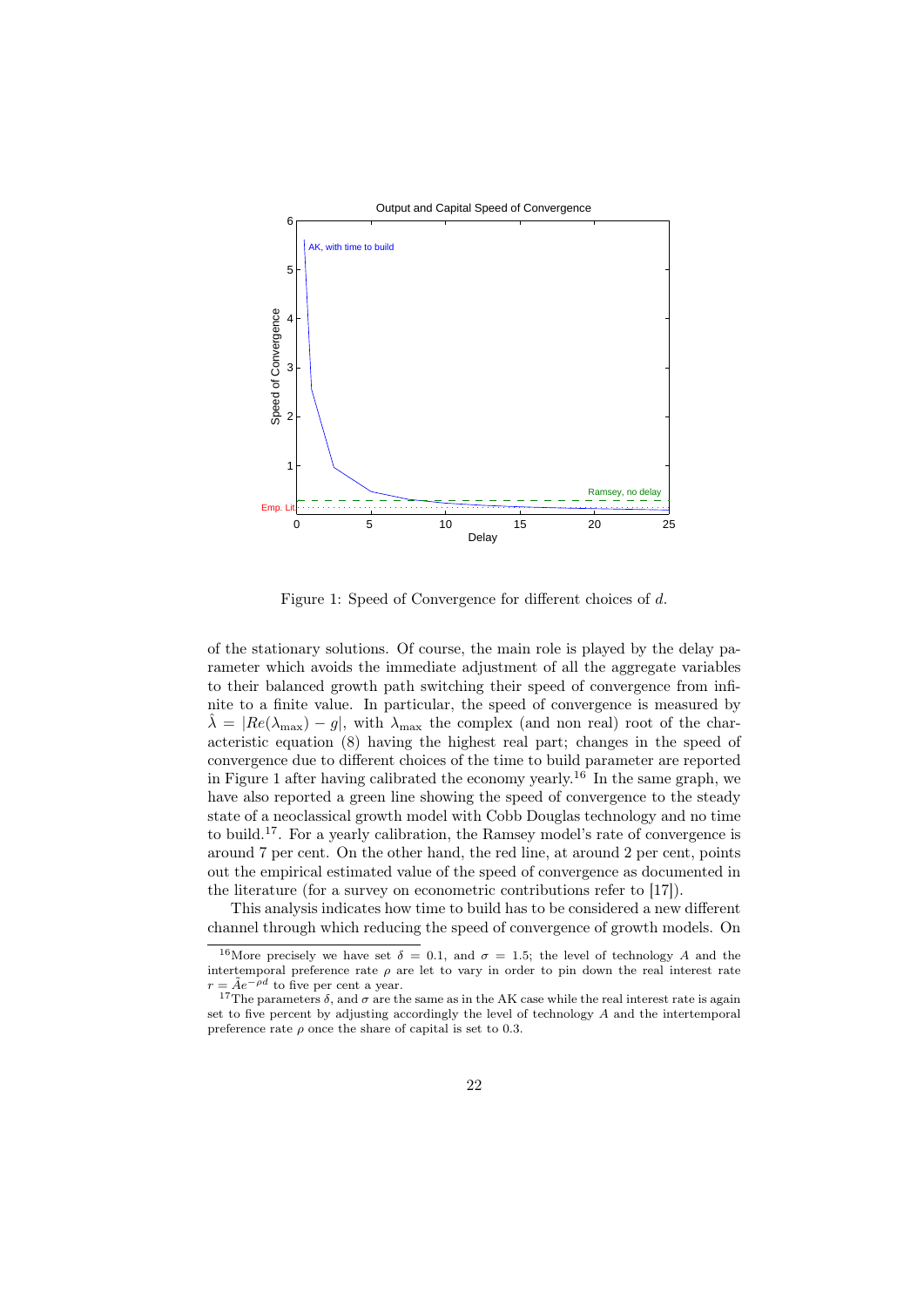the other hand the main aggregate variables in the AK model, converge too fast unless empirical implausible choices of the time to build parameter. Finally, it is also worth noting that introducing the time to build assumption triggers also in an AK model, the usual relations between the level of technology, the rate of intertemporal preference and the depreciation rate on the speed of convergence as pointed out in Proposition 2.2.

## 6 Conclusion

In this paper, we have shown how the close form policy function of an AK model with time to build can be found by using a not-standard Dynamic Programming approach, and how this result let us to fully explain the consumption smoothing effects induced by gestation lags in production. The differences and similarities with a vintage capital model having linear technology are also exploited by comparing the closed loop policy function in the two different frameworks and enlightening the different role of the equivalent capital. Finally several considerations on how delay in production may affect the global speed of convergence are proposed.

Acknowledgments. We thank Omar Licandro and Emmanuelle Augeraud for several comments about a first draft of this paper and the seminar participants in Paris and in Ischia for useful feedbacks and discussions.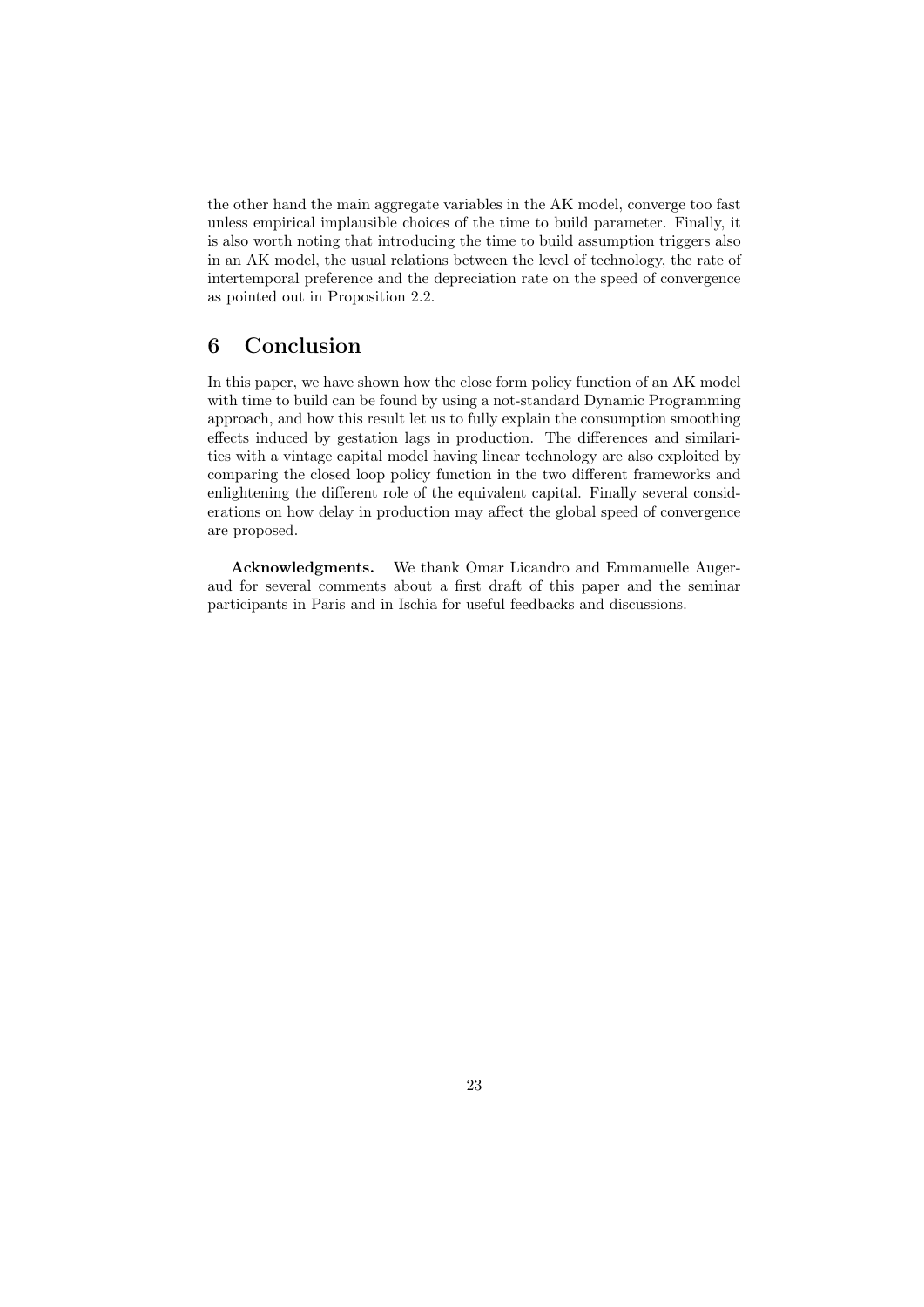## Appendix: Proofs

Proof of Proposition 2.1. First of all we prove (a). Let us define the function

$$
\begin{cases} f(\cdot) \colon \mathbb{R} \to \mathbb{R} \\ f(\cdot) \colon z \mapsto z - \tilde{A}e^{-zd} .\end{cases}
$$

It can be easily seen that

$$
\lim_{z \to -\infty} f(z) = -\infty \quad \text{and} \quad \lim_{z \to \infty} f(z) = \infty. \tag{52}
$$

Moreover the derivative of  $f(.)$  is

$$
f'(z) = 1 + \tilde{A}de^{-z} \ge 0
$$

so f is strictly increasing and by (52) it has a unique zero  $\xi$  and this prove the first statement. Since  $f(0) = -\tilde{A} < 0$  we have that  $\xi > 0$ . Moreover

$$
0 < \tilde{A}(1 - e^{\tilde{A}d}) = f(\tilde{A})
$$

so, since  $f(\cdot)$  is strictly growing,  $\xi < \tilde{A}$ . This prove the second inequality of the (9). The first can be proved observing first that  $f(.)$  is concave, indeed it second derivative is given by

$$
f''(z) = -\tilde{A}d^2e^{dz} < 0.
$$

So, in particular, for all real  $z \neq \tilde{A}$  we have

$$
f(z) < f(\tilde{A}) + f'(\tilde{A})(z - \tilde{A}) = \tilde{A}(1 - e^{-\tilde{A}d}) + (z - \tilde{A})(1 + \tilde{A}de^{-\tilde{A}d}), \tag{53}
$$

and if we consider the unique zero

$$
\xi_0 = \tilde{A} \frac{e^{-\tilde{A}d} (\tilde{A}d + 1)}{1 + \tilde{A}de^{-\tilde{A}d}} \neq \tilde{A}
$$

of the right hand side of  $(53)$  (it is just a straight line varying z in R) we have  $f(\xi_0) < 0$  and since f is growing and  $\xi$  is its unique zero the first inequality of (9) follows.

To prove the other parts observe first that  $z$  is a root of  $(8)$  if and only if  $w = zd$  is a root of  $w = \tilde{A}de^{-w}.$  (54)

Now it is enough to apply Theorem 3.1 p. 312 of [10] to get (b), (c), (d).

The first statement of (e) follows from Theorem 3.12 p.315 of [10]. Indeed there it is stated that the sequence  $\mu_k$  is strictly decreasing. The fact that  $\mu_k \to -\infty$  as  $k \to +\infty$  follows since, rewriting (8) we have

$$
d\mu_k = \tilde{A}de^{-d\mu_k}\cos(d\nu_k), \qquad d\nu_k = -\tilde{A}de^{-d\mu_k}\sin(d\nu_k),
$$

So from the second equation and the fact (coming from (d)) that  $\nu_k \to +\infty$  as  $k \rightarrow +\infty$ , the claim follows.

The second statement of (e) follows from Lemma 3.3 p. 312 of [10]. The final statement follows from the second statement and from the fact that (see Exercise 3.11, p.315 of [10])  $\mu_1$  and  $\nu_1$  are strictly increasing functions of Ad.  $\Box$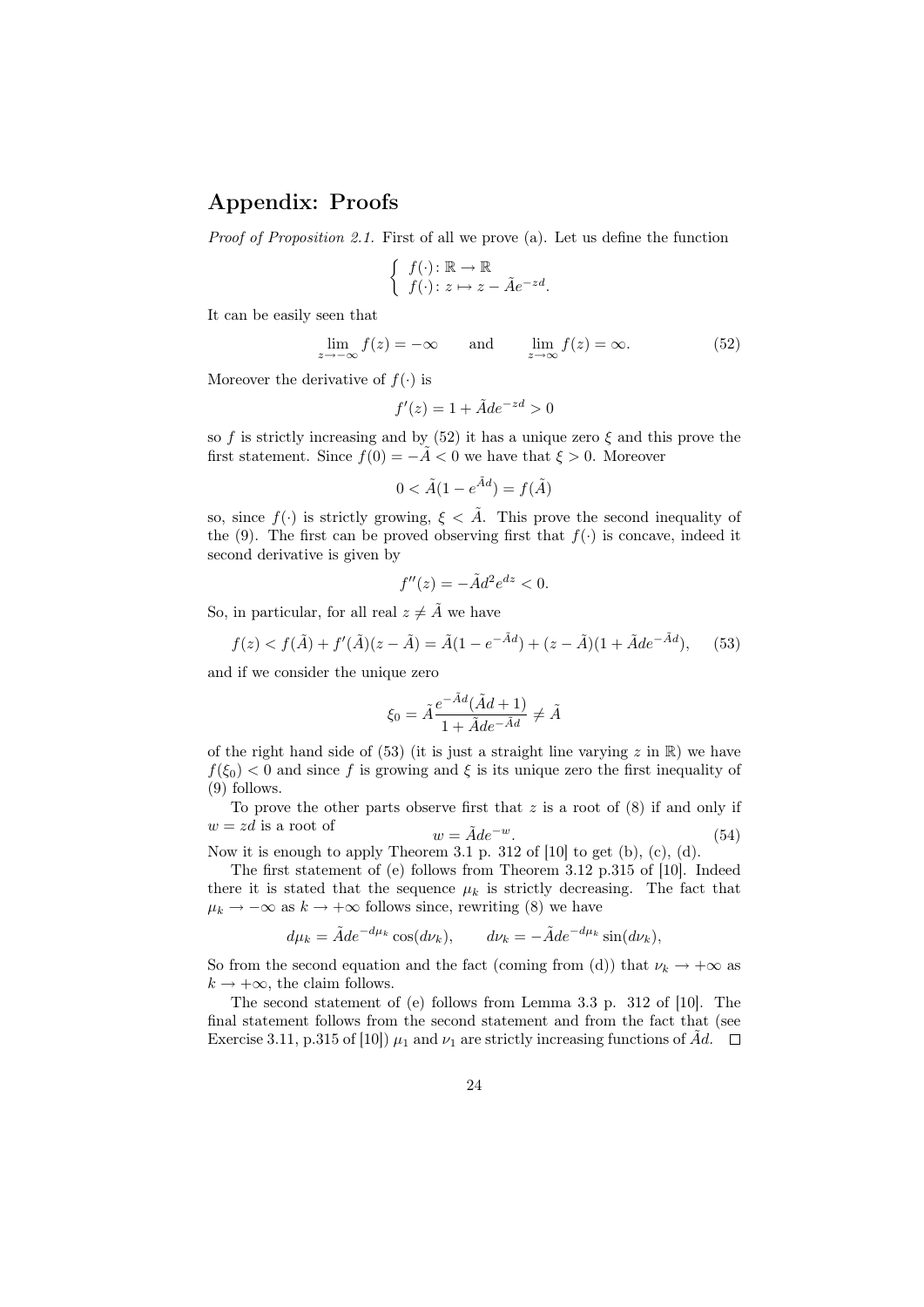Proof of Proposition 2.2. It is a simple application of the implicit function theorem. For the root  $\xi$  one considers the function  $F(\tilde{A}, d, \xi) = \xi - \tilde{A}e^{-\xi d}$  and observe that

$$
\frac{\partial \xi}{\partial \tilde{A}} = -\frac{\frac{\partial F}{\partial \tilde{A}}}{\frac{\partial F}{\partial \xi}} \qquad \frac{\partial \xi}{\partial d} = -\frac{\frac{\partial F}{\partial d}}{\frac{\partial F}{\partial \xi}},
$$

and make the straightforward computations.

For the root  $\mu_1 + i\nu_1$  to simplify computations we use the fact that  $z = \mu + i\nu$ is a root of (8) if and only if  $w = zd =: \bar{\mu} + i\bar{\nu}$  is a root of

$$
w = \beta e^{-w} \Longleftrightarrow \begin{cases} \bar{\mu} = \beta e^{-\bar{\mu}} \cos \bar{\nu} \\ \bar{\nu} = -\beta e^{-\bar{\mu}} \sin \bar{\nu} \end{cases} (55)
$$

where  $\beta = \tilde{A}d$ . Then we use the implicit function theorem to find  $\frac{d\bar{\mu}}{d\beta}$ ,  $\frac{d\bar{\nu}}{d\beta}$  and then we use the fact that  $\bar{\mu} = d\mu$ ,  $\bar{\nu} = d\nu$  and that  $\beta = \tilde{A}d$  so

$$
\frac{\partial \mu}{\partial \tilde{A}} = \frac{1}{d} \cdot \frac{\partial \tilde{\mu}}{\partial \beta} \cdot \frac{\partial \beta}{\partial \tilde{A}} = \frac{\partial \tilde{\mu}}{\partial \beta}
$$

$$
\frac{\partial \mu}{\partial d} = -\frac{1}{d^2} \bar{\mu} + \frac{1}{d} \frac{\partial \bar{\mu}}{\partial \beta} \cdot \frac{\partial \beta}{\partial d} = -\frac{\mu}{d^2} + \frac{\tilde{A}}{d} \cdot \frac{\partial \bar{\mu}}{\partial \beta}
$$

and then the claim follows by straightforward computations.

 $\Box$ 

 $\Box$ 

Proof of Proposition 2.3. The first part follows easily from the definition of  $k^M(\cdot)$  and the positivity of c(·). As proved in [3]  $\xi$  is the solution of (8) with highest real part, so the claim follows from [10] page 34.  $\Box$ 

*Proof of Proposition 2.4.* For  $\sigma > 1$  it is obvious since  $J(k_0(\cdot); c(\cdot)) < 0$  always. For  $\sigma \in (0,1)$  we observe that for every  $c(\cdot) \in L^1_{loc}([0,+\infty);\mathbb{R}^+),$ 

$$
J(k_0(\cdot);c(\cdot)) \le \frac{1}{1-\sigma} \int_0^{+\infty} e^{-\rho t} (Ak_{k_0,c}(t))^{1-\sigma} dt \le
$$
  

$$
\le \frac{1}{1-\sigma} \int_0^{+\infty} e^{-\rho t} (Ak^M(t))^{1-\sigma} dt < +\infty.
$$
 (56)

where the last inequality follows from part (2) of Proposition 2.3.

Proof of Theorem 3.2. The proof (in a more general case) can be found in [7] Theorem 5.1 page. 258. П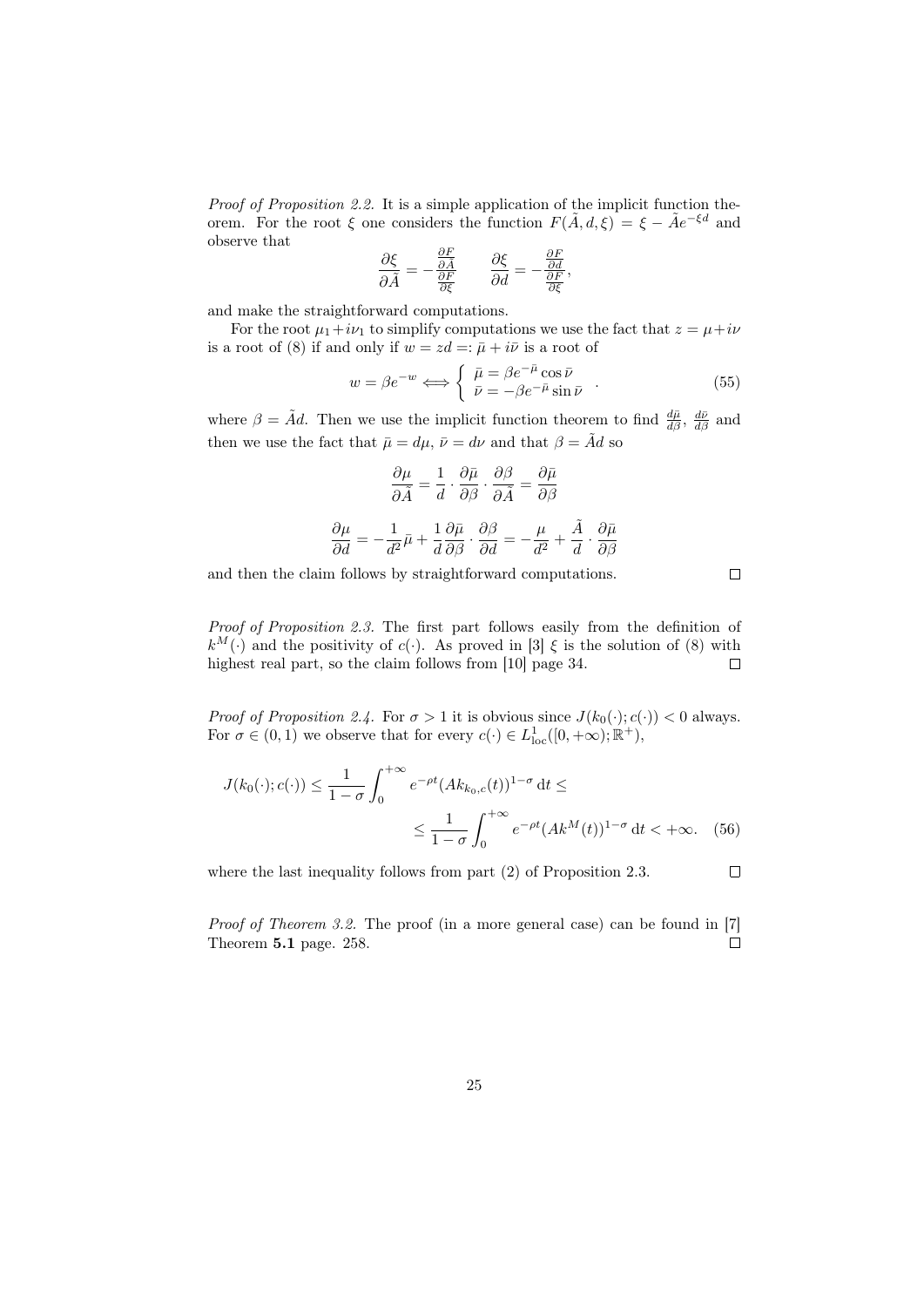*Proof of Proposition 3.6. v* is of course continuous and differentiable in every point of  $X$  and its differential in  $x$  is

$$
Dv(x) = (\nu(1-\sigma)\Gamma(x)^{-\sigma}, (1-\sigma)\nu\Gamma(x)^{-\sigma}\psi^1) = \nu\Gamma(x)^{-\sigma}\psi^1
$$

So  $Dv(x) \in D(G)$  everywhere in X.

We can also calculate explicitly  $GDv$  and  $\tilde{A}\delta_{-d}Dv$ , we have (using that  $\xi$  satisfies the characteristic equation (8) and then  $\tilde{A}\delta_{-d}(\psi^1) = \xi$ ):

$$
GDv(x) = (0, (1 - \sigma)\nu \Gamma^{-\sigma} \xi \psi^{1})
$$
\n(57)

$$
\tilde{A}\delta_{-d}Dv(x) = (1 - \sigma)\nu \Gamma^{-\sigma} \xi > 0 \tag{58}
$$

so

$$
(\tilde{A}\delta_{-d}Dv(x))^{-1/\sigma} = \alpha \Gamma(x) \tag{59}
$$

For the definition of  $X (\tilde{A}\delta_{-d}Dv)^{-1/\sigma} > 0$ . If  $x = (x^0, x^1) \in Y$  then

$$
\Gamma(x) \le \frac{1}{\alpha} \frac{A}{\tilde{A}} x^0 \tag{60}
$$

and then  $(\tilde{A}\delta_{-d}Dv)^{-1/\sigma} \leq \frac{A}{\tilde{A}}x^0$ . So we can use Remark 3.4 and use the Hamiltonian in the form of equation (24).

Now it is sufficient substitute (57) and (58) in (24) and verify, by easy calculations, the relation:

$$
\rho v(x^0, x^1) - \langle (x^0, x^1), GDv(x^0, x^1) \rangle_{M^2} -
$$
  

$$
-x^0 \tilde{A} \delta_{-d} Dv((x^0, x^1) - \frac{\sigma}{1 - \sigma} (\tilde{A} \delta_{-d} Dv((x^0, x^1))^\frac{\sigma - 1}{\sigma}) = 0
$$

*Proof of Proposition 3.11.* Clearly  $\phi \in C(M^2)$ . Given  $p \in M^2$  we have to prove that

$$
\begin{cases}\n\frac{d}{dt}x_{\phi}(t) = G^*x_{\phi}(t) + (0, \tilde{A}\delta_{-d})(\phi(x_{\phi}(t))), & t > 0 \\
x_{\phi}(0) = p\n\end{cases}
$$
\n(61)

has a unique solution in Π. Unfortunately this cannot be done using known theorems available in the literature so we do it directly.

Informal description of the approach

We begin with an informal description of our approach: along the trajectories driven by the (candidate) feedback  $\phi$  we have (using the DDE notation, with u and  $y$ :

$$
u(t) = y(t) - \alpha \left( y(t) + \int_{-d}^{0} e^{\xi s} \tilde{A} u(t - d - s) \, ds + \right) =
$$

$$
y(t)\alpha - \alpha e^{\xi t} \int_{t}^{t+d} e^{-\xi r} \tilde{A} u(r - d) \, dr. \tag{62}
$$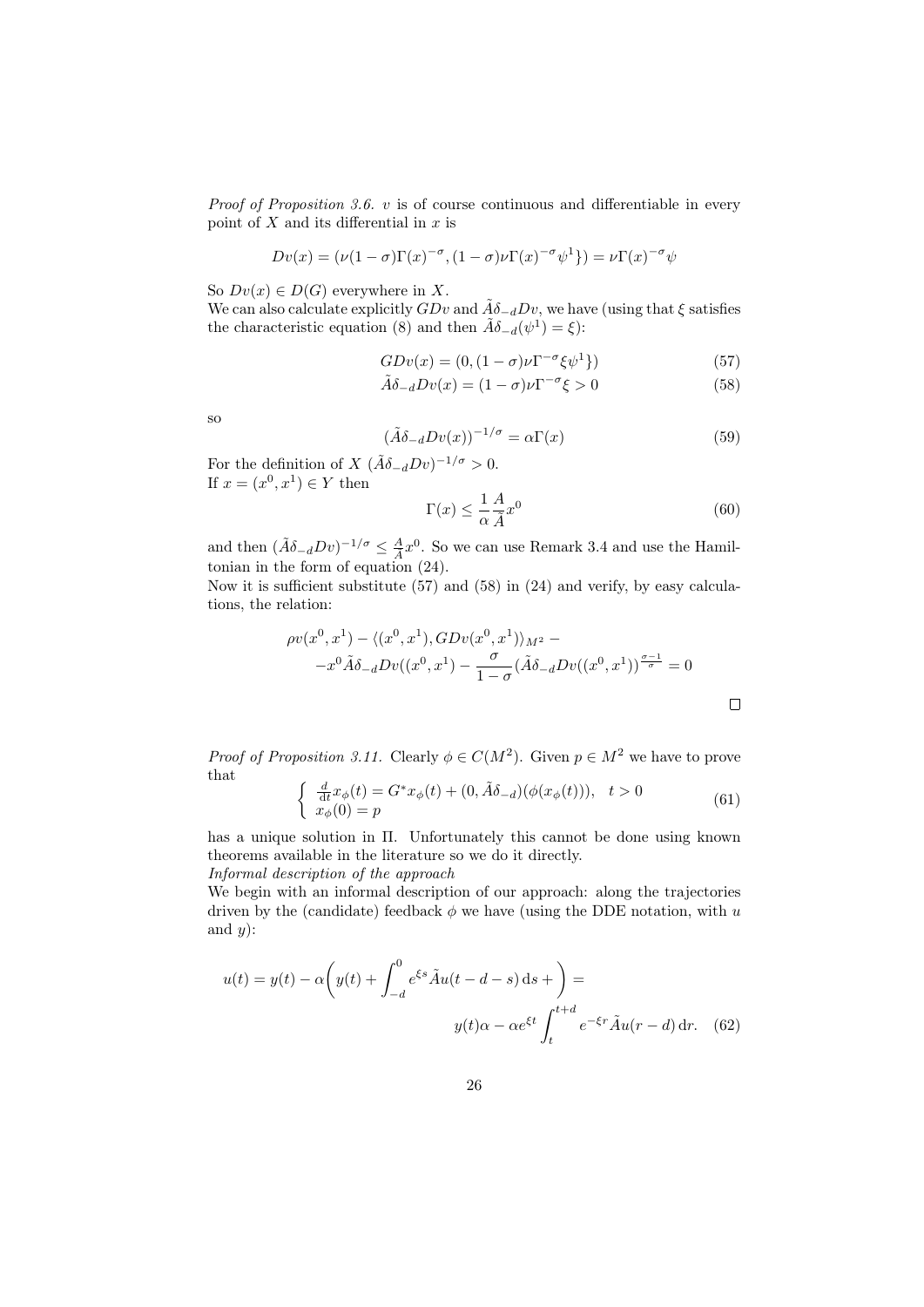If we take the derivative of such an expression and impose  $\dot{y}(t) = \tilde{A}u(t - d)$  we find

$$
\dot{u}(t) = \tilde{A}u(t-d)(1-\alpha) -
$$
  
 
$$
-\alpha \left(\xi \tilde{A}e^{\xi t} \int_{t}^{t+d} e^{-\xi s} u(s-d) ds + \tilde{A}(-u(t-d) + e^{-d\xi} u(t))\right).
$$
 (63)

and  $u(0) = y(0)(1 - \alpha) - \alpha \int_{-d}^{0} e^{\xi s} u(-d - s = ds)$ . In the (rigorous) proof we will consider (63), together with the equations  $\dot{y}(t) = \tilde{A}u(t - d)$  and the initial conditions, as a starting point. We will prove the existence and uniqueness of the solution of such a DDE and, eventually, tranforming such DDE in the infinite dimensional setting, the existence and the uniqueness of the solution for (61).

End of the informal description of the approach We consider the following DDE in  $\tilde{u}$  and  $\tilde{y}$ :

$$
\begin{cases} \n\dot{\tilde{u}}(t) = \tilde{A}\tilde{u}(t-d)(1-\alpha) - \\ \n-\alpha\left(\xi\tilde{A}e^{\xi t}\int_{t}^{t+d}e^{-\xi s}\tilde{u}(-d+s)\,\mathrm{d}s + \tilde{A}(-\tilde{u}(t-d) + e^{-d\xi}\tilde{u}(t))\right) & t \ge 0 \tag{64a} \\ \n\dot{\tilde{u}}(t) = \tilde{A}\tilde{u}(t-d) & t > 0 \n\end{cases}
$$

 $\dot{\tilde{y}}(t) = \tilde{A}\tilde{u}(t - d)$   $t \ge 0$  (64b)

$$
\tilde{y}(0) = y(0) \tag{64c}
$$
\n
$$
\tilde{z}(c) = y(c) \tag{64d}
$$

$$
\begin{cases}\n y(0) - y(0) \\
 \tilde{u}(s) = u(s) \\
 \tilde{u}(0) = (1 - \alpha) y(0) - \alpha \int_{-d}^{0} e^{\xi s} \tilde{A} u(-d - s) \, ds\n\end{cases}
$$
\n(64a)  
\n(64e)

that has an absolute continuous solution  $(\tilde{u}, \tilde{y})$  on  $[0, +\infty)$  (see for example [7] page 287 for a proof). Setting  $\tilde{x} := (\tilde{y}, \tilde{\gamma}(t))$  where

$$
\tilde{\gamma}(t)[s] = \tilde{A}\tilde{u}(t - d - s) \quad \text{for } s \in [-d, s),
$$

thanks to Theorem 3.2,  $\tilde{x}(\cdot)$  satisfies, by (64b), (64c) and (64d),

$$
\left\{\begin{array}{ll} \frac{d}{\mathrm{d}t}\tilde{x}=G^*\tilde{x}(t)+(0,\tilde{A}\delta_{-d})(\tilde{u}(t)), & t>0\\ \tilde{x}(0)=(y(0),\gamma(0)) & \end{array}\right.
$$

Moreover, integrating (64a),

$$
\tilde{u}(t) = \tilde{u}(0) + \int_0^t \tilde{A}\tilde{u}(s - d)(1 - \alpha) \, ds - \n-\alpha \int_0^t \left[ \xi \tilde{A} e^{\xi s} \int_s^{s+d} e^{-\xi r} \tilde{u}(-d + r) \, dr + \tilde{A}(-\tilde{u}(s - d) + e^{-d\xi} \tilde{u}(s)) \right] \, ds = \n(64)
$$

(integrating by part in the double-integral term)

$$
= \tilde{u}(0) + \int_0^t \tilde{A}\tilde{u}(s-d)(1-\alpha) ds -
$$

$$
- \alpha \left( \int_{-d}^0 e^{\xi r} \tilde{u}(t-d-r) dr \right) + \alpha \tilde{A} \int_0^d e^{-\xi r} \tilde{u}(-d+r) dr = (65)
$$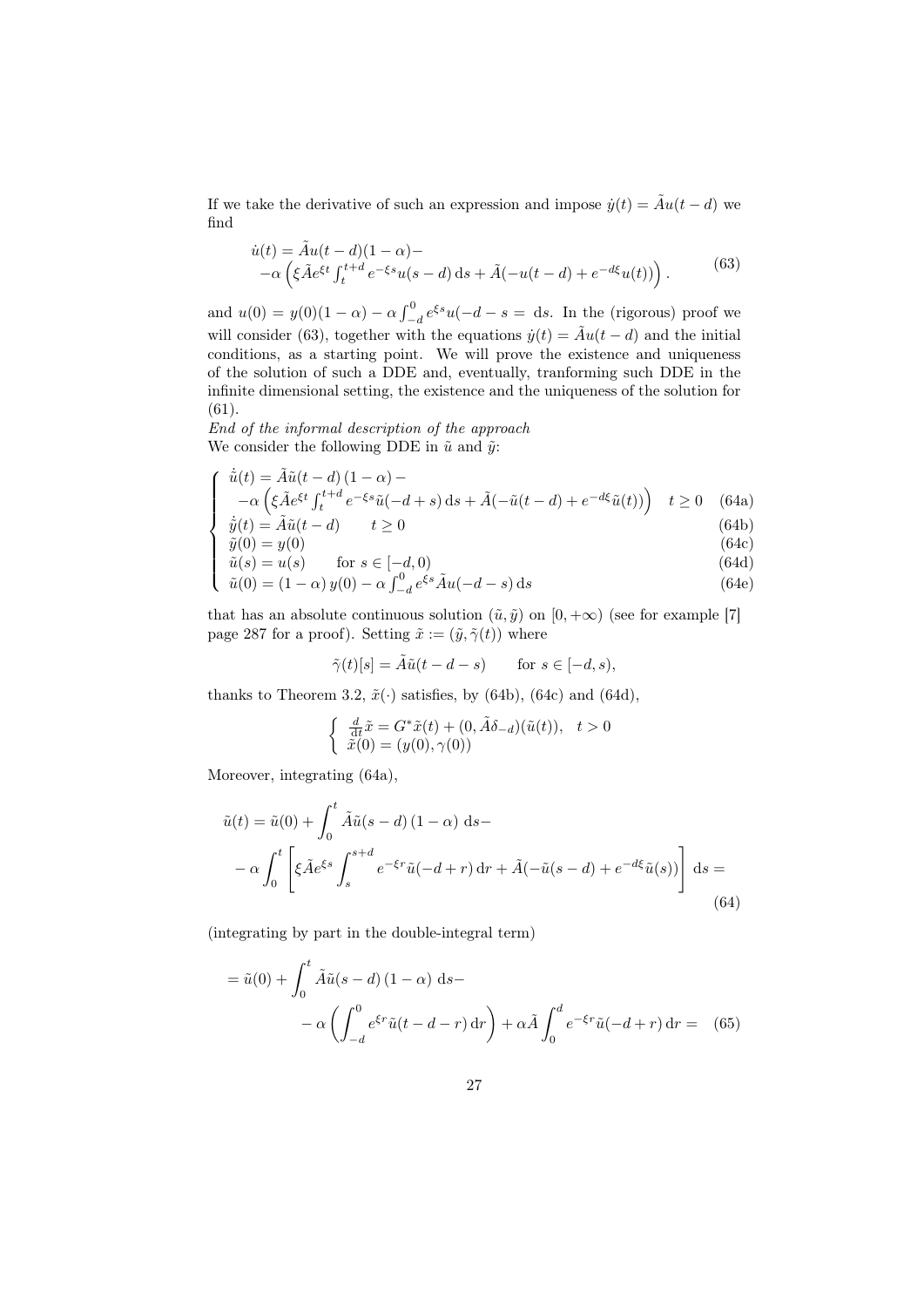$(u\sin g(64e))$ 

$$
= (1 - \alpha) \tilde{y}(0) + \int_0^t \dot{\tilde{y}}(s) (1 - \alpha) ds - \alpha \left( \int_{-d}^0 e^{\xi r} \tilde{u}(t - d - r) dr \right) =
$$

$$
= \tilde{y}(t) (1 - \alpha) - \alpha \left( \int_{-d}^0 e^{\xi r} \tilde{u}(t - d - r) dr \right) =
$$

$$
= \tilde{x}^0(t) (1 - \alpha) - \alpha \left( \int_{-d}^0 e^{\xi r} \tilde{x}^1(t)[r] dr \right) = \phi(\tilde{x}(t)) \quad (66)
$$

and so

$$
\begin{cases} \frac{d}{dt}\tilde{x}(t) = G^*\tilde{x}(t) + (0, \tilde{A}\delta_{-d})(\phi(\tilde{x}(t))), & t > 0\\ \tilde{x}(0) = (y(0), \gamma(0)) \end{cases}
$$

and then  $\tilde{x}(t)$  is a solution of (61). The uniqueness follows from the linearity of  $\phi$  so. This prove that  $\phi \in FS_p$ .  $\Box$ 

Proof of Theorem 3.12. To prove the first statement we take the derivative of the expression  $\Gamma(xphi(t)) = \langle \psi, x_{\phi}(t) \rangle$ . Note that, since  $\phi$  is a feedback strategy (Proposition 3.11) and  $\phi \in D(G)$  (as observed in (27)) such derivative exists and (from (19)) we have

$$
\frac{\mathrm{d}}{\mathrm{d}t}\Gamma(x_{\phi}(t)) = \frac{\mathrm{d}}{\mathrm{d}t}\langle\psi, x_{\phi}(t)\rangle = \langle G\psi, x_{\phi}(t)\rangle + \tilde{A}\delta_{-d}\psi\phi(x_{\phi}(t)) =
$$

(thanks to the definition of  $\psi$  given in (26)

$$
= \xi \langle \psi^1, x_{\phi}(t) \rangle + \tilde{A}e^{-\xi d} \Big( (x_{\phi}^0(t) - \alpha \Gamma(x_{\phi}(t))) \Big) = \qquad \left( \text{since } \xi = \tilde{A}e^{-\xi d} \right)
$$

$$
= \left[ \xi \langle \psi^1, x_{\phi}(t) \rangle + \xi(x_{\phi}^0(t)) \right] - \xi \alpha \Gamma(x_{\phi}(t))) = \xi (1 - \alpha) \Gamma(x_{\phi}(t))). \tag{67}
$$

This conclude the proof of the first statement.

To prove the invariance of  $I_c$  let us take a  $c < \bar{c}$  and a  $p = (p^0, p^1) \in I_c$ . For  $t \geq 0$  we have that (we call  $x_{\phi}$  simply x)

$$
u(t) = \phi(x(t)) := x^{0}(t) - \alpha \left( \int_{-d}^{0} e^{\xi s} x^{1}(t) [s] ds + x(t)^{0} \right)
$$
(68)

where  $(x^0(t), x^1(t))$  is the trajectory starting from p. Since, thanks to Theorem 3.11,  $\phi \in FS_p$  then the trajectory  $(x^0(\cdot), x^1(\cdot))$  is continuous and then  $u(\cdot)$  is continuous on  $[0, +\infty)$ . Let  $\overline{t} \in [0, +\infty)$  be, by contradiction, the first time such that  $u(\bar{t}) \leq 0$  or  $u(\bar{t}) \geq x^0(\bar{t})$ . We have

$$
u(\bar{t}) = x^0(\bar{t}) - \alpha \left( \int_{-d}^0 e^{\xi s} x^1(\bar{t})[s] ds + x(\bar{t})^0 \right)
$$
(69)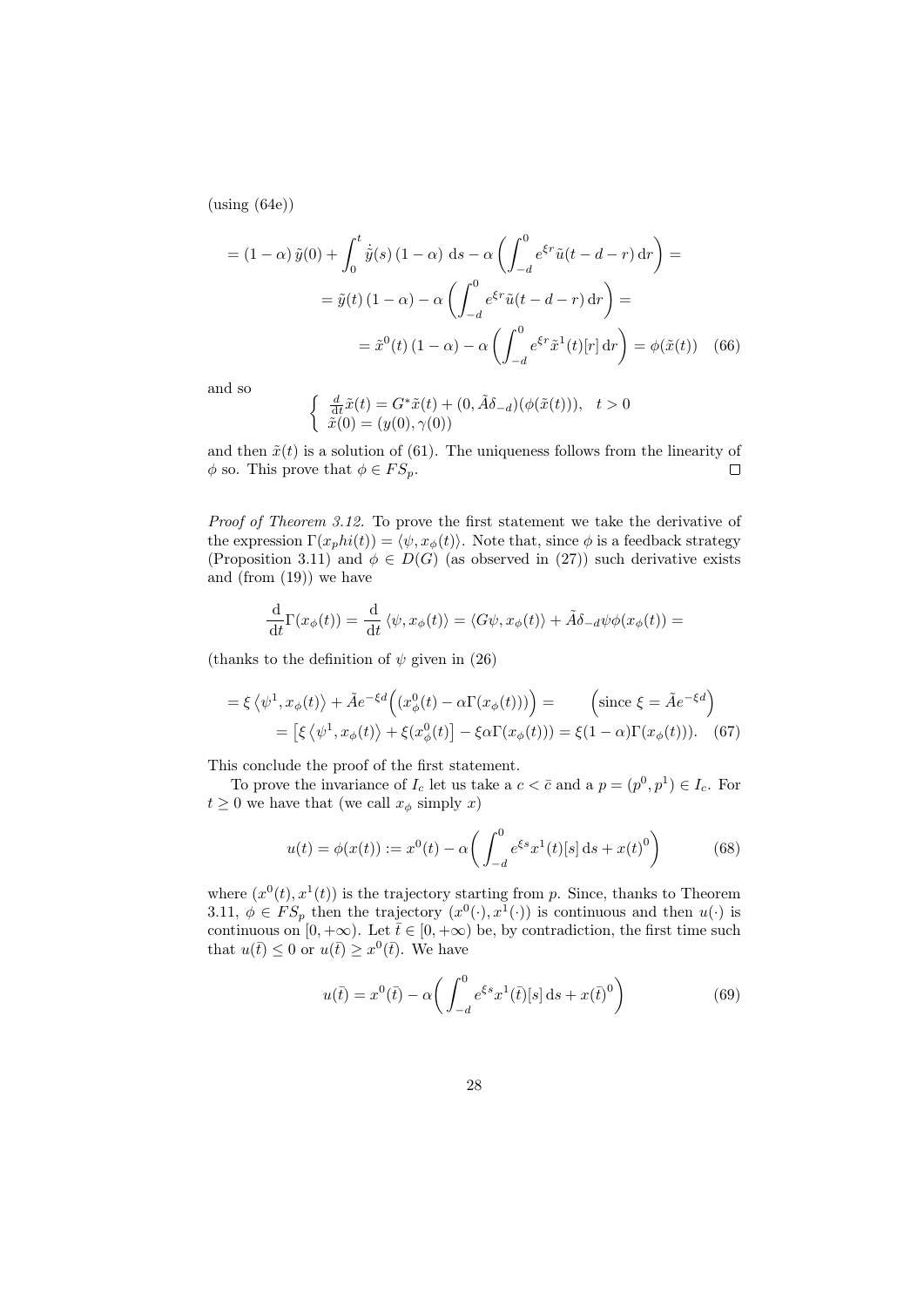Since  $p^1 \geq 0$  and  $u(t) > 0$  for all  $t \in [0, \bar{t})$  then  $x^0(t)$  is always growing<sup>18</sup> on [0,  $\bar{t}$ ]. Now for  $t \geq 0$  and  $s \in [-d, 0]$  we have:

$$
x^{1}(t)[s] = \begin{cases} p^{1}[s-t] & \text{if } s-t > -d \\ \tilde{A}u(t-d-s) & \text{if } s-t < -d \end{cases}
$$
 (70)

Then, since  $p \in I$ , we have, for almost every  $s \in (-d, 0)$ ,

$$
0 \leq x^1(\bar{t})[s] \leq cx^0(\bar{t})
$$

and so  $\int_{-d}^{0} e^{\xi s} x^{1}(\bar{t})[s] ds \leq \frac{c}{\xi} (1 - e^{-\xi d}) x(\bar{t})^{0}$ , then

$$
0 < \alpha \bigg( \int_{-d}^{0} e^{\xi s} x^{1}(\bar{t})[s] \, \mathrm{d}s + x(\bar{t})^{0} \bigg) \leq \alpha \left( \frac{c}{\xi} \left( 1 - e^{-\xi d} \right) + 1 \right) x(\bar{t})^{0} \tag{71}
$$

where the first inequality follows from the fact that  $x^0(\bar{t}) \geq x^0(0) > 0$ . So, from the first inequality of the (71) and from (69), we have immediately that  $u(\bar{t}) < x^0(\bar{t})$ . Moreover from (69) and the second inequality of (71) we have

$$
u(\bar{t}) \ge x^0(\bar{t}) \left[ 1 - \alpha \left( \frac{c}{\xi} \left( 1 - e^{-\xi d} \right) + 1 \right) \right]
$$

and then, thanks to the fact that  $c < \bar{c}$  we have

 $0 < u(\bar{t}).$ 

Summarizing  $u(\bar{t}) > 0$  and  $u(\bar{t}) < x^0(\bar{t})$  and this is a contradiction with the definition of  $\overline{t}$ . So, for  $t \geq 0$ ,  $u(t) \in (0, x^0(t))$ . This also implies that  $x^0(t)$  is always growing and then (since  $x^0(0) > 0$ ) anways strictly positive. Thanks to the relation (70)  $I_c$  is an invariant set and we have the claim.  $\Box$ 

Proof of Corollary 3.13. It follows easily by the fact that by Theorem 3.12, every  $I_c$  is invariant.  $\Box$ 

*Proof of Theorem 3.15. 1.* To prove that  $I \subseteq Y$  we have only to verify that for every  $I_c$  (with  $c < \bar{c}$ )  $I_c \subseteq X$  and the inequality appearing in the (29) is satisfied. The first fact follows by the strict positivity of  $x^0$  and by the positivity of  $x^1(\cdot)$  of the element of  $I_c$ . To prove the inequality appearing in (29) we have only to observe that, on I

$$
\left(\int_{-d}^{0} e^{\xi s} x^{1}[s] ds + x^{0}\right) \leq \left(\frac{c}{\xi} \left(1 - e^{-\xi d}\right) + 1\right) x^{0} < \frac{1}{\alpha} x^{0} \leq \frac{A}{\tilde{A}} \frac{1}{\alpha} x^{0}
$$

<sup>18</sup>Since  $x^0(t)$  solves the DDE:

$$
x^{0}(t) = p^{0}(0) + \int_{0}^{t \wedge d} \frac{p^{1}[-s]}{\tilde{A}} ds + \int_{0}^{(t-d) \wedge d} u(s) ds.
$$

This fact easily follows by the fact that  $x^0(t) = y(t)$  where  $y(t)$  follows the DDE in (64).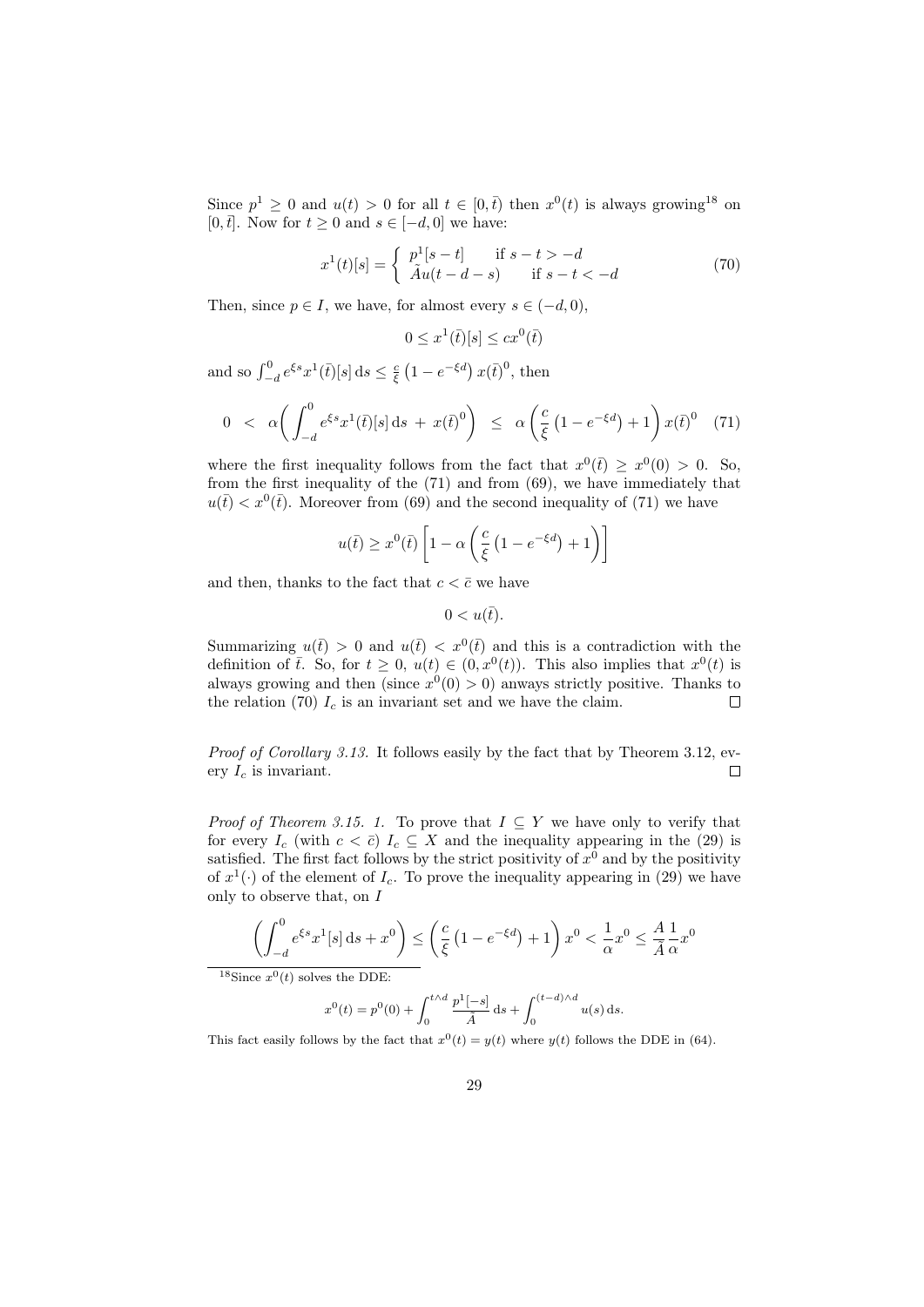where the first inequality follows from the definition of  $I_c$  (as in (71)) and the second by Hypothesis 3.14 and by the definition of  $\bar{c}$ . So we have that  $I \subseteq Y$ . We take now  $p \in I$ , in particular  $p \in I_c$  for some  $I_c$  with  $c < \bar{c}$ . Considering the evolution of the system starting from p and driven by the feedback  $\phi$  is the same that considering the evolution of equation  $(35)$  starting from p. But from Theorem 3.12 we know that  $I_c$  is invariant for the flow of (35) and then the trajectory starting from  $p \in I_c$  remains in  $I_c$  and then, since  $I_c \subseteq Y$ , remains in Y and then, thanks to the definition of Y and the fact that along the paths of (35) we have (68) we have that  $u(\cdot) \in \mathcal{A}_0(p)$  and so  $\phi \in AFS_p$ .

2. Now we prove that  $\phi \in OFS_p$ . We consider v as defined in Proposition 3.6. From what we have just said on the admissibility of  $u(t)$  follows that  $x(\cdot)$ remains in Y as defined in (29) and so the Hamiltonian can be expressed in the simplified form (24) recalled in Remark 3.4. Moreover, thanks to Theorem 3.6  $v$  is a solution of HJB on the points of the trajectory. We introduce:

$$
\begin{cases} \tilde{v}(t,x): \mathbb{R} \times X \to \mathbb{R} \\ \tilde{v}(t,x) := e^{-\rho t} v(x) \qquad (v \text{ is defined in (30))}. \end{cases}
$$
 (72)

Using that  $(Dv(x(t))) \in D(G)$  and that the function  $x \mapsto Dv(x)$  is continuous with respect the norm of  $D(G)$  (see the proof of Proposition 3.6 for the explicit form of  $Dv(x)$ , we find:

$$
\frac{\mathrm{d}}{\mathrm{d}t}\tilde{v}(t,x) = -\rho \tilde{v}(t,x(t)) + \langle D_x \tilde{v}(t,x(t)), G^*x(t) + (\tilde{A}\delta_{-d})^*u(t) \rangle_{D(G) \times D(G)'}
$$

$$
-\rho e^{-\rho t}v(x(t)) + e^{-\rho t} \Big( \langle GDv(x(t)), x(t) \rangle_{M^2} + (\tilde{A}\delta_{-d})Dv(x(t))u(t) \Big) \tag{73}
$$

By definition (recalling that  $u(\cdot) = \phi(x)(\cdot)$ ):

$$
v(p) - J_0(p, u(\cdot)) = v(x(0)) - \int_0^\infty e^{-\rho t} \frac{(x^0(t) - \phi(x)(t))^{1-\sigma}}{(1-\sigma)} dt =
$$

Then, using (73) (using Proposition 2.3 to guarantee that the integral is finite and that the "boundary term at  $\infty$ " vanishes), we obtain

$$
= \int_0^\infty e^{-\rho t} \left( \rho v(x(t)) - \langle GDv(x(t)), x(t) \rangle_{M^2} - \langle (\tilde{A}\delta_{-d})Dv(x(t)), u(t) \rangle_{\mathbb{R}} \right) dt -
$$

$$
- \int_0^\infty e^{-\rho t} \left( \frac{(x^0(t) - u(t))^{1-\sigma}}{(1-\sigma)} \right) dt =
$$

$$
= \int_0^\infty e^{-\rho t} \left( \rho v(x(t)) - \langle GDv(x(t)), x(t) \rangle_{M^2} - \langle (\tilde{A}\delta_{-d})Dv(x(t)), u(t) \rangle_{\mathbb{R}} - \frac{(x^0(t) - u(t))^{1-\sigma}}{(1-\sigma)} \right) dt =
$$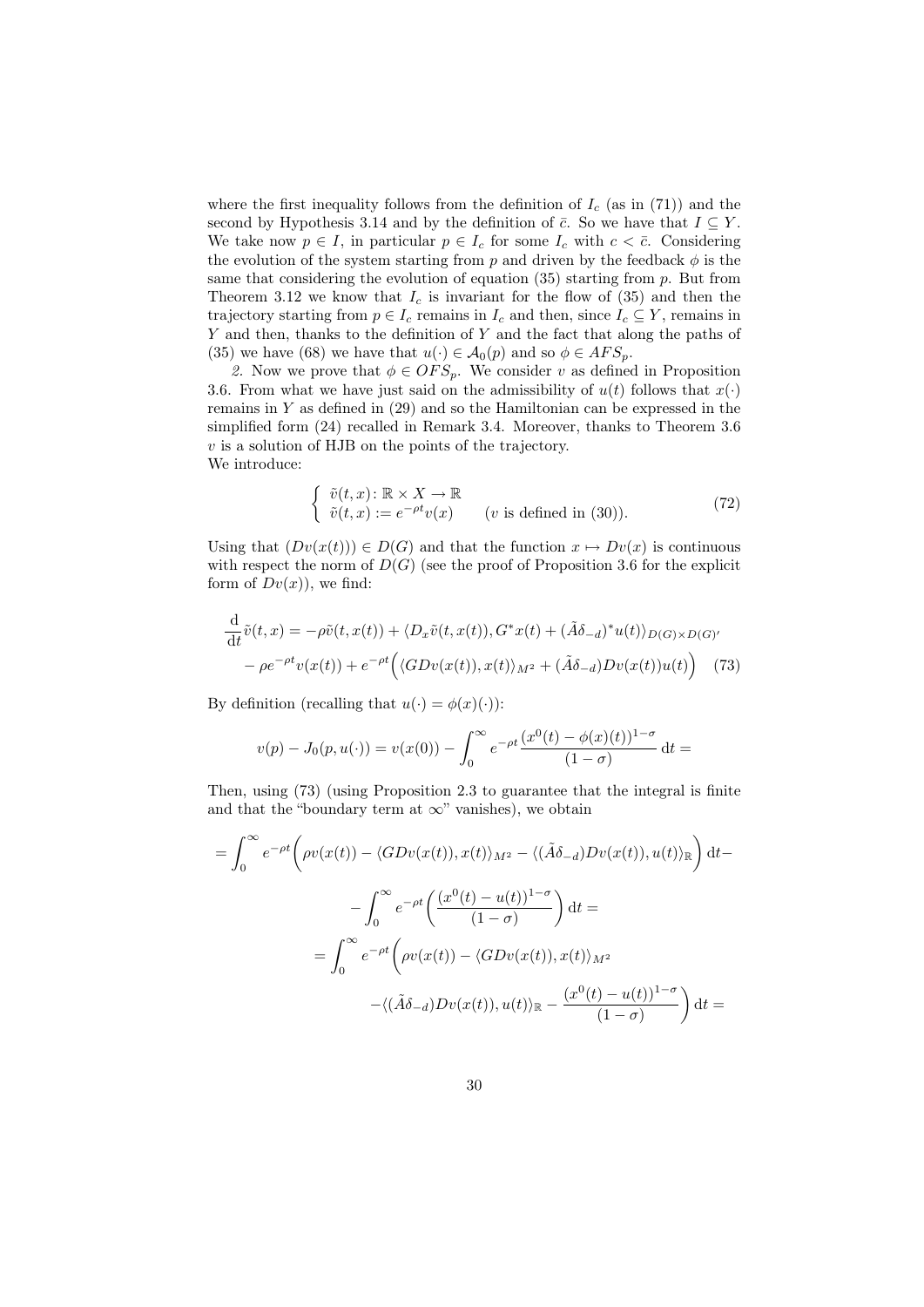using Theorem 3.6

$$
= \int_0^\infty e^{-\rho t} \left( \mathcal{H}(x(t), Dv(x(t))) - \mathcal{H}_{CV}(x(t), Dv(x(t)), u(t)) \right) dt \tag{74}
$$

The conclusion follows by three observations:

- 1. Noting that  $\mathcal{H}(x(t),Dv(x(t))) \geq \mathcal{H}_{CV}(x(t),Dv(x(t)),u(t))$  the (74) implies that, for every admissible control  $\lambda(\cdot)$ ,  $v(p) - J_0(p, \lambda(\cdot)) \geq 0$  and then  $v(p) \geq V_0(p)$ .
- 2. The original maximization problem is equivalent to the problem of find a control  $\lambda(\cdot)$  that minimize  $v(p) - J_0(p, \lambda(\cdot))$
- 3. The feedback strategy  $\phi$  achieves  $v(p)-J_0(p,u(\cdot))=0$  that is the minimum in view of point 1. Moreover this implies that  $v(p) \geq V_0(p)$ .

 $\Box$ 

 $\Box$ 

Proof of Proposition 4.4. The first statement follows by Theorem 3.12. In view of Proposition 4.2 along optimal trajectory we have:

$$
\Lambda e^{gt} = y^*(t) - u^*(t) = \alpha \bigg( \int_{-d}^0 \tilde{A} e^{\xi s} u^*(t - s - d) \, ds + y^*(t) \bigg)
$$

so to compute the explicit value of  $\Lambda$  we only have to compute the value of the right side at time 0 and we find

$$
\Lambda = \alpha \bigg( \int_{-d}^{0} e^{\xi s} \tilde{A} u(-s - d) \, \mathrm{d} s + y(0) \bigg).
$$

This concludes the proof.

*Proof of Proposition 4.6.* The existence of the limit  $y_L$  for  $\bar{y}(t)$  is proved in [3] (in Proposition 2 page 1027 the author proves the existence of the limit for  $\bar{k}(t) = \frac{1}{A}y(t+d)$ . This implies, thanks to Corollary 4.5 the existence of the limit  $u<sub>L</sub>$ . We can here compute explicitly the value of such limits using the explicit form of the optimal feedback (37). Namely we have only to impose, from (37)

$$
u_L = y_L - \alpha \left( y_L + \tilde{A} \int_{-d}^{0} e^{\xi s} u_L e^{-gs} e^{-gd} ds \right) =
$$
  
=  $y_l (1 - \alpha) - \frac{1 - e^{-(\xi - g)d}}{\xi - g} u_L \alpha \tilde{A} e^{-gd}$  (75)

and then

$$
u_L = y_L \frac{1 - \alpha}{1 + \frac{1 - e^{-(\xi - g)d}}{\xi - g} \alpha \tilde{A} e^{-gd}}.
$$
\n(76)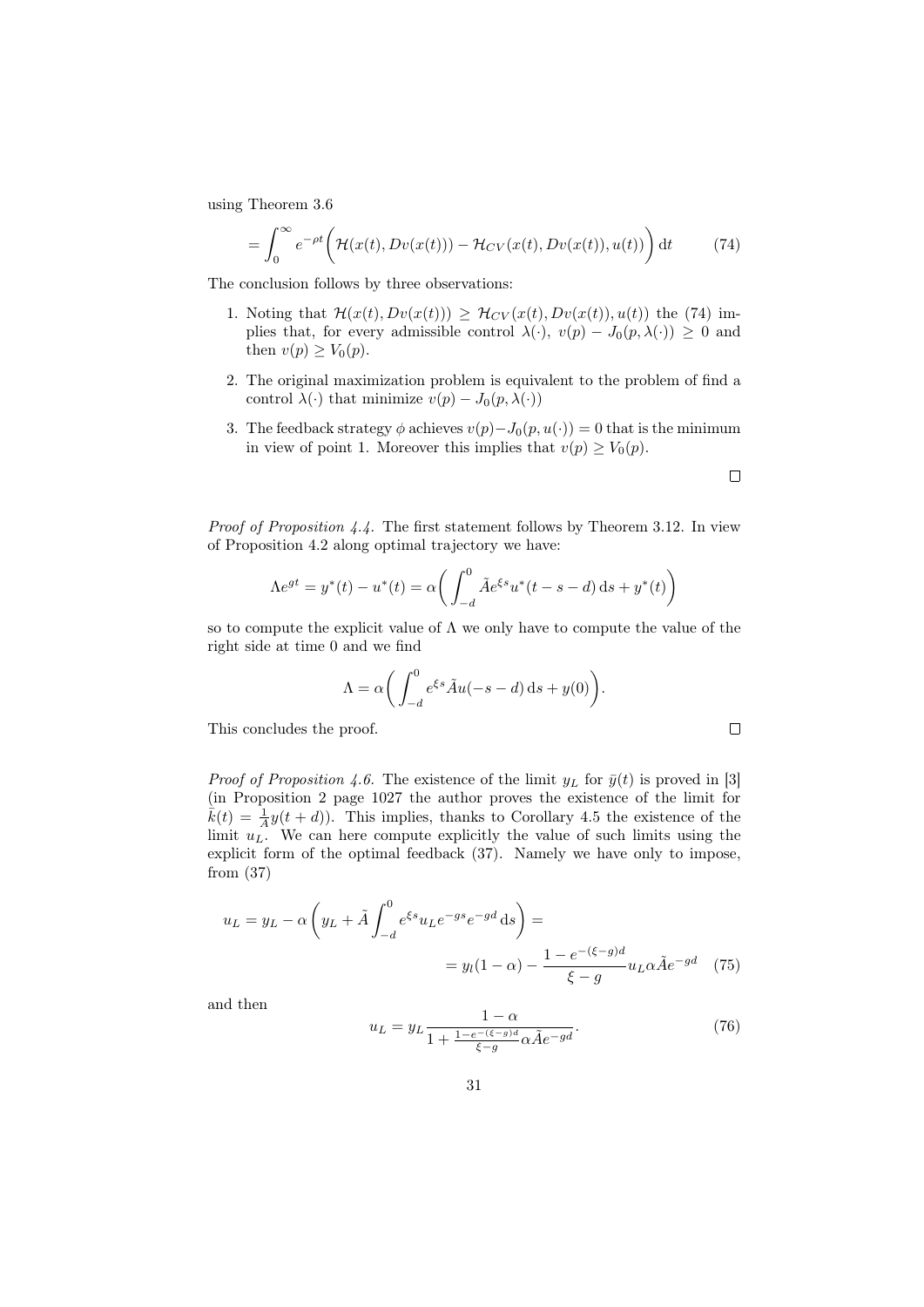Moreover from Corollary 4.5 we have that

$$
u_L = y_L - \Lambda. \tag{77}
$$

Using  $(76)$  and  $(77)$  we find:

$$
y_L = \Lambda \left( 1 - \frac{1 - \alpha}{1 + \frac{1 - e^{-(\xi - g)d}}{\xi - g} \alpha \tilde{A} e^{-g d}} \right)^{-1}
$$

and

$$
u_L = \Lambda \left[ \left( 1 - \frac{1 - \alpha}{1 + \frac{1 - e^{-\left(\xi - g\right)d}}{\xi - g} \alpha \tilde{A} e^{-g d}} \right)^{-1} - 1 \right]
$$

and so we have the claim.

Proof of Theorem 4.7. All the statements are corollaries of the results of Section 4. More precisely:

- 1. Follows from Lemma 4.4 and by relations (42)-(43).
- 2. Follows from the previous point and (1).
- 3. Follows from Proposition 4.1 and by relations (42)-(43).
- 4. Follows from Proposition 4.6 and by relations (42)-(43) and by (16).
- 5. Follows from the point 4 above and [6].

## References

- [1] Asea, P.K. and Zak, P.J. (1999), "Time-to-build and cycles", Journal of Economic Dynamics and Control, vol.23, no.8, 1155-1175.
- [2] Barro, R. J., Sala-i-Martin, X., 2004. Economic Growth. Second Edition. The MIT Press.
- [3] Bambi, M. (2008), "Endogenous growth and time to build: the AK case", Journal of Economic Dynamics and Control, vol. 32, 1015-1040.
- [4] Bambi, M., and Gori, F. (2009), "Unifying time to build theory".
- [5] Benhabib, J., and Rustichini, A. (1991), "Vintage capital, investment, and growth", Journal of Economic Theory 55, 323-339.
- [6] Bellman, R. and Cooke, K. (1963), Differential-difference equations, New York Academic Press.

 $\Box$ 

 $\Box$